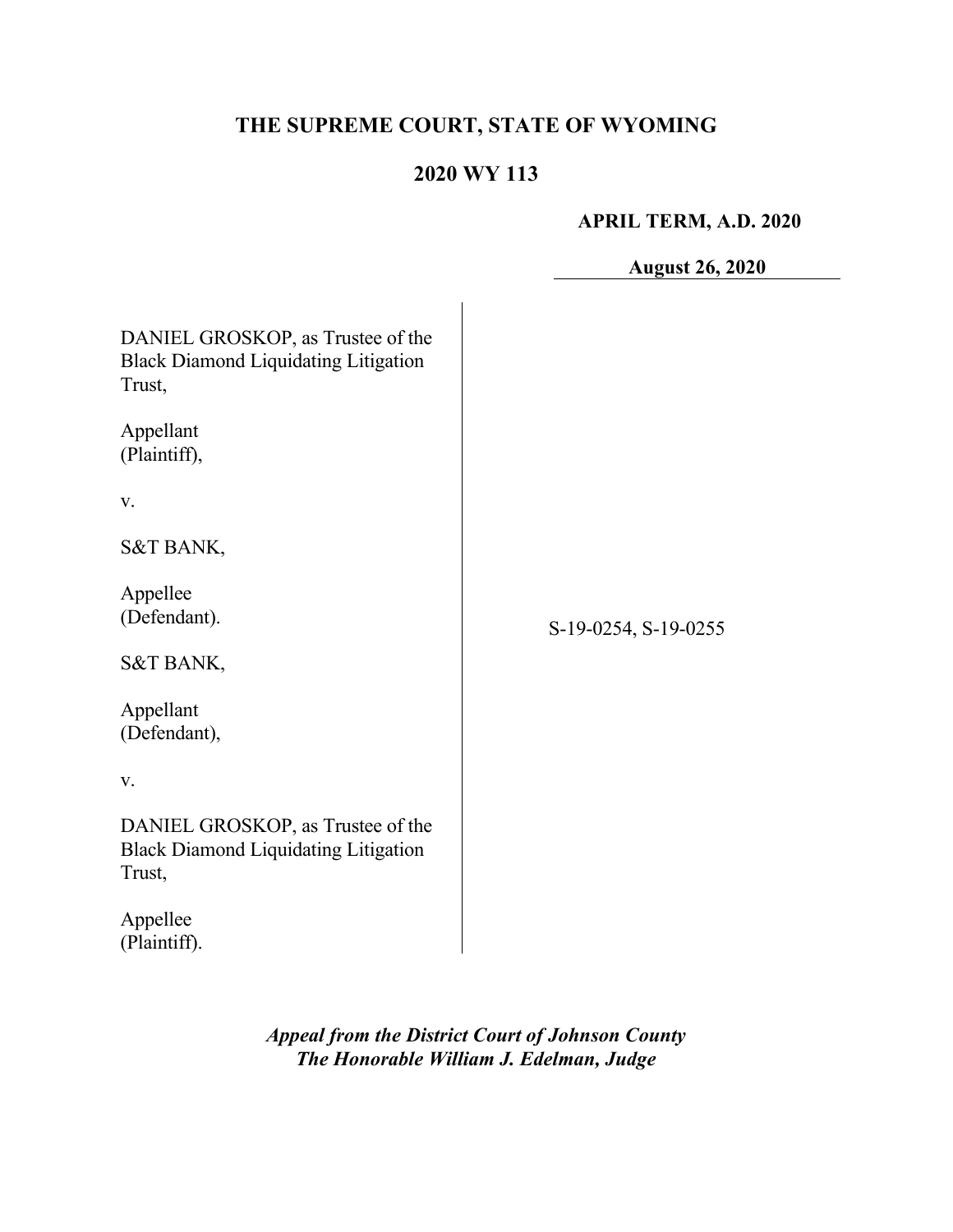#### *Representing Daniel Groskop:*

Tyler T. Dugger, Tolliver Law Firm, P.C., Billings, Montana.

#### *Representing S&T Bank:*

Patrick J. Murphy and Keith J. Dodson, Williams, Porter, Day & Neville, P.C., Casper, Wyoming.

*Before DAVIS, C.J., and FOX, KAUTZ, BOOMGAARDEN, and GRAY, JJ.*

**NOTICE: This opinion is subject to formal revision before publication in Pacific Reporter Third. Readers are requested to notify the Clerk of the Supreme Court, Supreme Court Building, Cheyenne, Wyoming 82002, of any typographical or other formal errors so that correction may be made before final publication in the permanent volume.**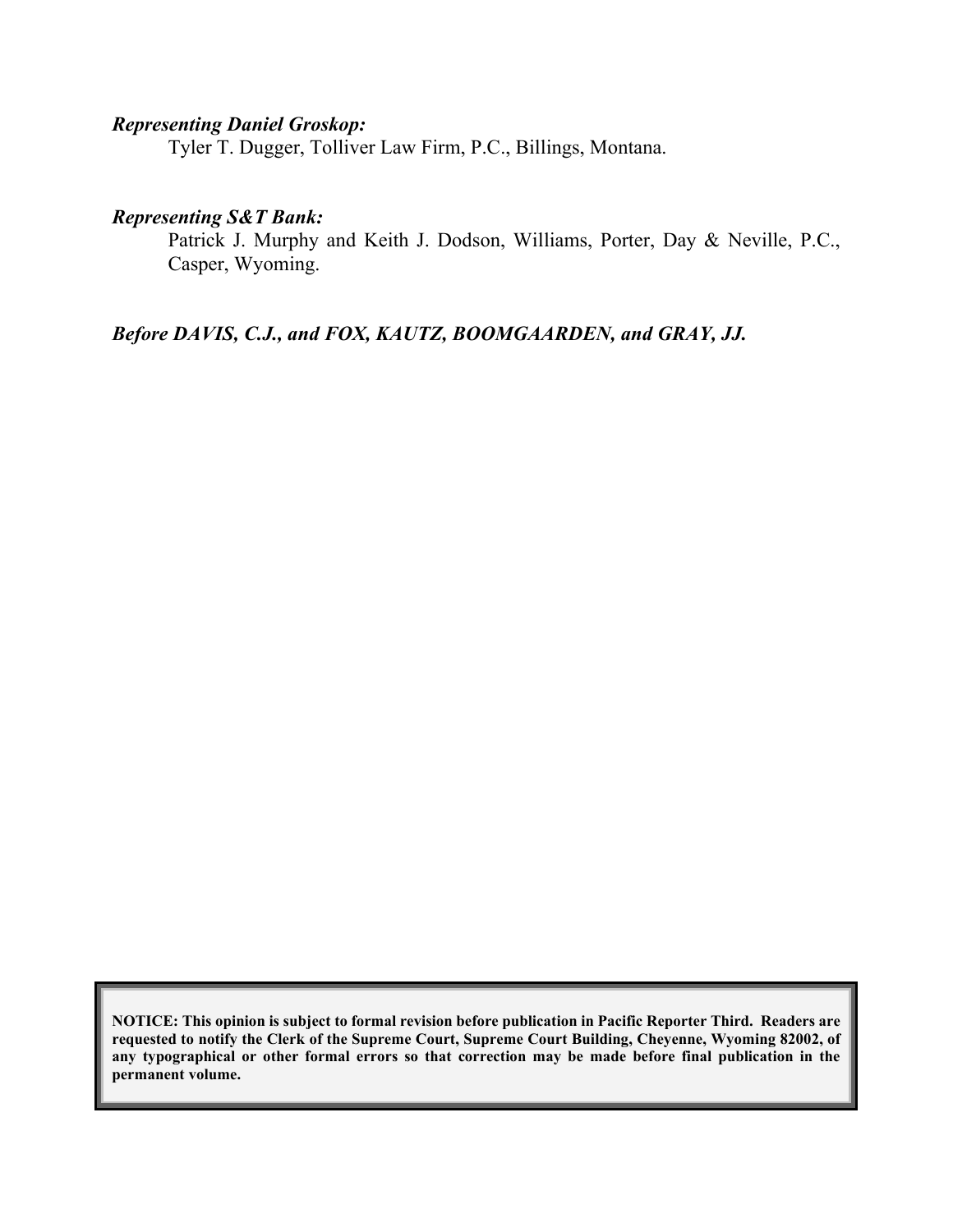#### **GRAY, Justice.**

[¶1] In 2010, Black Diamond Energy and Black Diamond Energy of Delaware (together, "the BDE Companies"), and seventeen limited partnerships (the "Limited Partnerships"), sued S&T Bank ("the Bank"). The Complaint alleged, among other things, that the Bank's lending policies in the wake of the 2008 economic recession caused severe financial loss to the Limited Partnerships managed by the BDE Companies. Following the resolution of various procedural issues, the Bank filed its Answer to Plaintiffs' Complaint in 20[1](#page-2-0)2.<sup>1</sup> In 2015, the Limited Partnerships formed a Liquidating Litigation Trust ("the Trust") pursuant to the partnership agreement. The Trust appointed Daniel Groskop, a former financial manager for the BDE Companies, as Trustee. When we refer to Mr. Groskop in this opinion, it is in his capacity as Trustee. Mr. Groskop was substituted for the Limited Partnerships as the true party in interest in 2017, on the condition that any claims the BDE Companies had against the Bank were to be dismissed with prejudice. The BDE Companies had no further involvement in these proceedings.

[¶2] After Mr. Groskop's substitution and as the litigation progressed, discovery disputes arose. The Bank filed a motion to compel production, a motion for additional sanctions, and three motions to dismiss. The district court entered two orders compelling discovery to no avail. Then, Mr. Groskop failed to prepare for the Rule 30(b)(6) deposition after designating himself as the 30(b)(6) deponent. In light of Mr. Groskop's noncompliance with the district court's orders and the Wyoming Rules of Civil Procedure, the district court dismissed the case with prejudice. Mr. Groskop timely appealed.

#### *ISSUE*

[ $[$ ]] We consolidate and rephrase the parties' issues into a single issue:<sup>[2](#page-2-1)</sup>

(Emphasis added.) There is no final judgment on the motions for summary judgment from which the Bank

<span id="page-2-0"></span><sup>&</sup>lt;sup>1</sup> The Bank timely removed the case to federal court for the District of Wyoming, which remanded the case to the Wyoming Fourth Judicial District Court later that same year. The Bank then filed a motion to dismiss for lack of personal jurisdiction, which the district court granted in June 2011. The BDE Companies appealed to the Wyoming Supreme Court, where this Court reversed the dismissal. *See Black Diamond Energy Partners 2001-A Ltd. v. S & T Bank*, 2012 WY 84, ¶ 11, 278 P.3d 738, 741 (Wyo. 2012).

<span id="page-2-1"></span><sup>&</sup>lt;sup>2</sup> The Bank cross-appeals the denial of two motions for summary judgment filed in July 2019. The district court made no ruling on these outstanding motions prior to dismissing the case. The Bank argues its motions were deemed denied and merged into the dismissal. Those motions subject to a "deemed denied" resolution are currently addressed in W.R.C.P. 6(c)(4). W.R.C.P. 56 motions for summary judgment are not referenced in W.R.C.P. 6(c)(4):

**Any motion, under Rules 50(b) and (c)(2), 52(b), 59 and 60(b)**, not determined within 90 days after filing shall be deemed denied unless, within that period, the determination is continued by order of the court, which continuation may not exceed 60 days, at which time, if the motion has not been determined, it shall be deemed denied.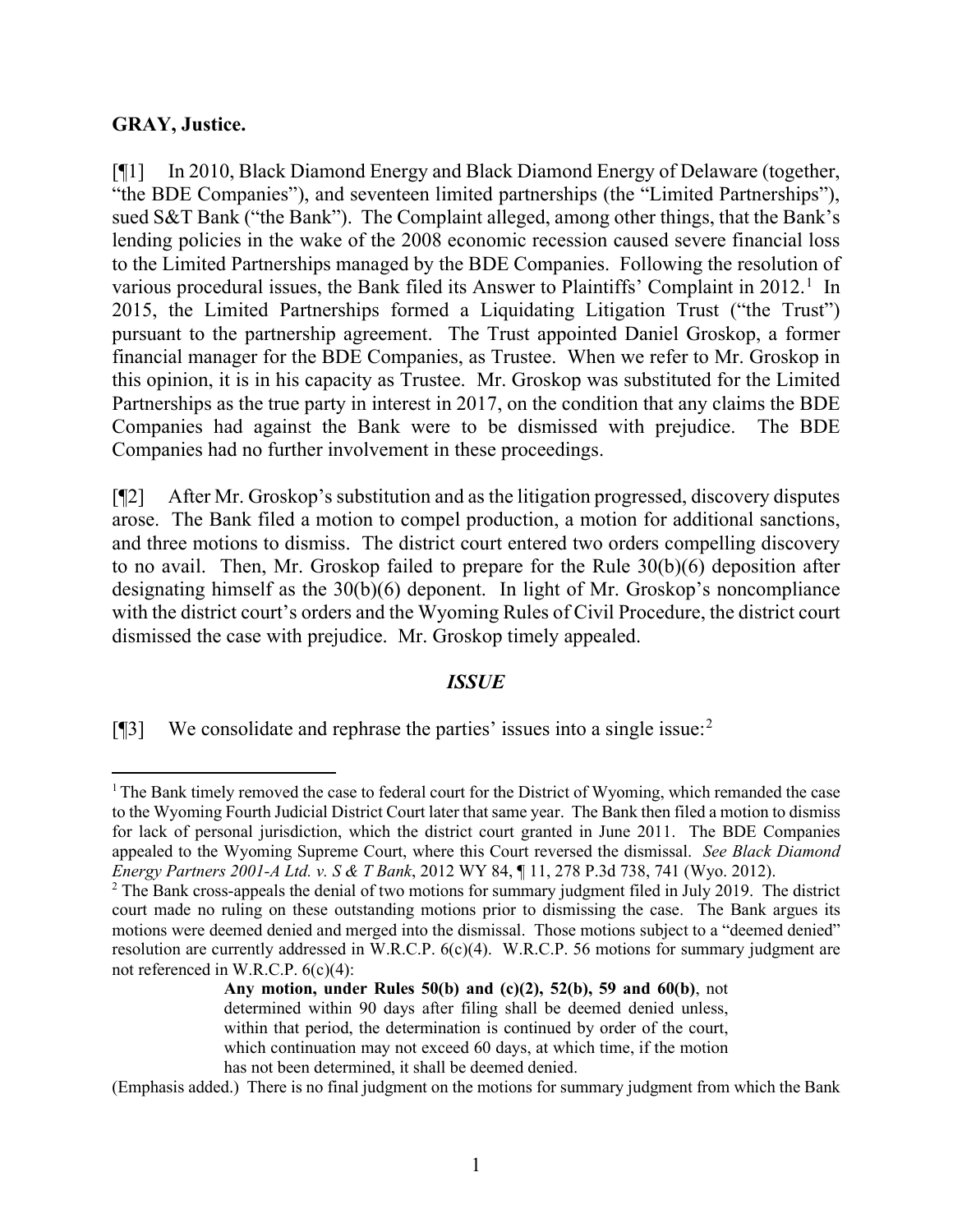Did the district court abuse its discretion when it dismissed the case with prejudice?

### *FACTS*

### **A. Background**

[¶4] The BDE Companies were the general managing partners for seventeen Limited Partnerships. Collectively, the Limited Partnerships represented approximately 3800 members (the "Limited Partners"). In 2002, the Bank began lending money to the BDE Companies through a line of credit. The original loan agreement underwent numerous amendments, primarily increasing the line of credit and extending the maturity date of the loan. In early 2008, the BDE Companies requested another increase to the line of credit raising the BDE Companies' debt to nearly \$30 million—and another extension of the loan due date. The Bank agreed to the increase and extension on the condition that the BDE Companies execute control agreements with the Bank. The BDE Companies granted the Bank a security interest in and control over all assets of the BDE Companies and the Limited Partnerships. *Black Diamond Energy Partners 2001-A Ltd. v. S & T Bank*, 2012 WY 84, ¶ 11, 278 P.3d 738, 741 (Wyo. 2012). The BDE Companies also agreed to retain one of three consulting companies from a list provided by the Bank to assist in a restructuring plan.

[¶5] The BDE Companies chose Morris Anderson and Associates, and Morris Anderson provided a chief restructuring officer. Morris Anderson worked with the BDE Companies for approximately two months. Efforts to salvage the BDE Companies were unsuccessful, and they defaulted on their loan in 2009.

## **B. Relevant Procedural History**

[¶6] The BDE Companies and Limited Partnerships sued the Bank in August 2010, alleging that the Bank's "domination and control" of the BDE Companies caused financial loss to the Limited Partners. They alleged that under the control agreements, the Bank mishandled company assets. They also claimed that Morris Anderson, as a de facto agent of the Bank, mismanaged the restructuring efforts.

[¶7] In 2015, the Limited Partnerships created a Liquidating Litigation Trust.<sup>[3](#page-3-0)</sup> The Trust was to provide a vehicle for any distributions of assets owed the Limited Partners, including

may appeal. *See Metz v. Laramie Cty. Sch. Dist. No. 1*, 2007 WY 166, ¶¶ 57–59, 173 P.3d 334, 349 (Wyo. 2007) (Under W.R.C.P. 6, the district court retains jurisdiction to decide a summary judgment motion beyond the 90-day time frame) (construing W.R.C.P.  $6(c)(2)$ , the former provision now enumerated as W.R.C.P.  $6(c)(4)$ ). Therefore, we will not consider the cross-appeal.

<span id="page-3-0"></span><sup>&</sup>lt;sup>3</sup> The Limited Partnership agreement for each Limited Partnership provided that a "Final Terminating"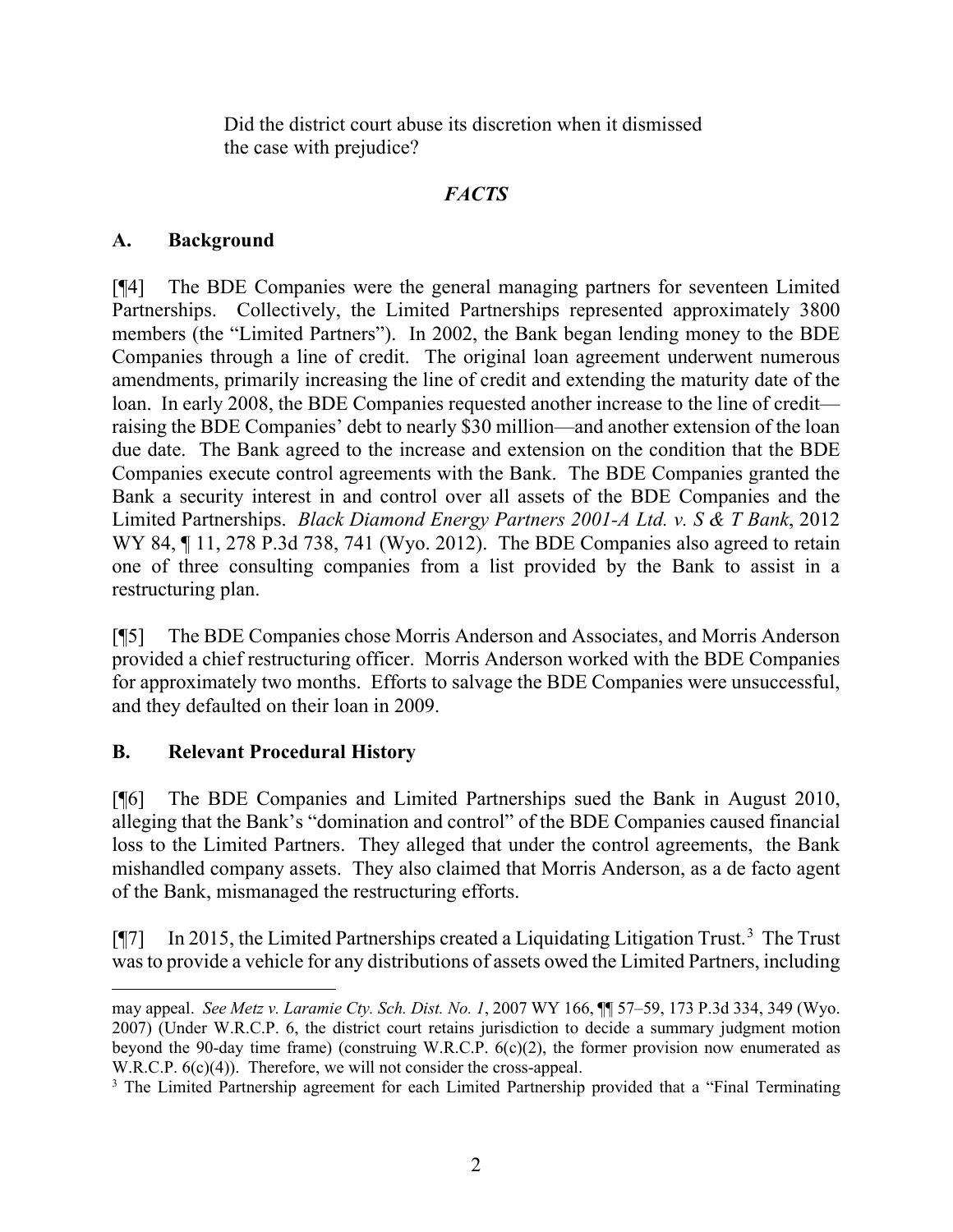any favorable judgment rendered in this lawsuit.<sup>[4](#page-4-0)</sup> Mr. Groskop, a former employee in the BDE Companies' accounting department, was named Trustee and substituted as Plaintiff in place of the Limited Partnerships. The Limited Partnerships and Mr. Groskop certified that Mr. Groskop was able to represent the Limited Partners' interests. The district court dismissed the BDE Companies' claims with prejudice. Mr. Groskop filed a First Amended Complaint in May 2017, broadly incorporating the same allegations made in the original Complaint.

#### **C. The Bank's January 2019 Motion to Compel**

[¶8] From the outset there were discovery disputes. These disputes culminated in 2019 when in January, the Bank filed a motion to compel discovery. The motion alleged that, despite numerous "meet and confer" letters to Mr. Groskop, he failed to produce crucial documents and information directly related to the allegations in the First Amended Complaint. The Bank claimed that Mr. Groskop violated W.R.C.P. 33 and 34 and asserted privilege on nonprivileged documents.

The Limited Partnership agreement also provided:

Upon the occurrence of a Final Terminating Event, the affairs of the Partnership shall be wound up and there shall be distributed to each of the parties its Distribution Interest in the remaining assets of the Partnership. . . . Any in-kind property distributions to the Participants shall be made to a liquidating trust or similar entity for the benefit of the Participants[.]

<span id="page-4-0"></span><sup>4</sup> The Trust Agreement provided:

Event" terminates a partnership. The agreement defined "Final Terminating Event" as: [A]ny one of the following: (i) the expiration of the fixed term of the Partnership; (ii) the giving of notice to the Participants by the Managing General Partner of its election to terminate the affairs of the Partnership; (iii) the giving of notice by the Participants to the Managing General Partner of their similar election through the affirmative vote of Participants whose Agreed Subscriptions equal a majority of the Partnership Subscription.

The BDE Companies issued a termination notice to the Limited Partners on May 9, 2014. In that notice, the BDE Companies stated:

The liquidating/litigation trust described in . . . the Partnership Agreement is hereby created and ANY in-kind property distributions to the Participants will be made to this liquidating/litigation trust for the benefit of the Participants unless such Participant makes an in-kind distribution election, as . . . described below.

This Trust is executed in order to provide for the payment of the proceeds of any judgment and/or award granted to the Limited Partnership plaintiffs in that certain Wyoming state court action styled *Black Diamond Energy Partners 2001-A Ltd., et al., v. S & T Bank*, Case No S-11-0206, for the benefit of the limited partners who are the beneficiaries of the Trust.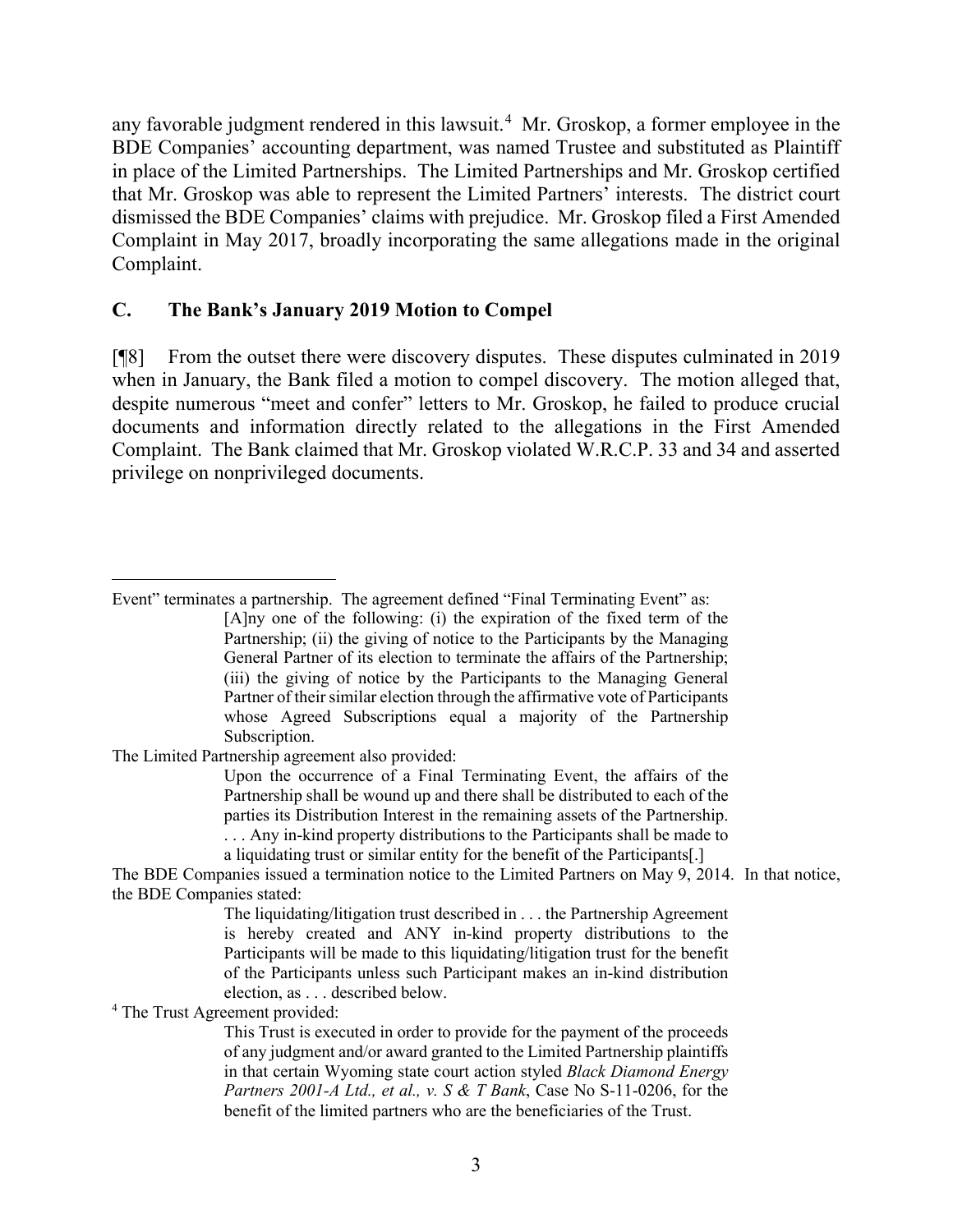[¶9] The Bank charged that Mr. Groskop did not comply with his W.R.C.P. 33 discovery obligations when he failed to verify two sets of interrogatories.<sup>[5](#page-5-0)</sup> Counsel for Mr. Groskop signed the first set of interrogatories on his behalf. The Bank complained that Mr. Groskop, not counsel, was the proper party to sign and that counsel had not signed under oath. The Bank also maintained that it had not received a signed response to the second set of interrogatories.

[¶10] The Bank asserted that Mr. Groskop failed to comply with his W.R.C.P. 34 discovery obligations.<sup>[6](#page-5-1)</sup> He failed to adequately respond or object to well over one hundred requests for production which were served on him. The unanswered requests sought documents from both the BDE Companies and the Limited Partnerships including monthly letters sent to the Limited Partnerships from the BDE Companies, the Limited Partnerships' Internal Revenue Service Schedule K-1 reports,<sup>[7](#page-5-2)</sup> and other Limited Partnership financial data. The Bank argued these documents were critical to its defense; were in Mr. Groskop's control; and that the failure to produce them hindered the Bank's ability to prepare its case.

[¶11] The Bank alleged Mr. Groskop failed to produce other key documents. Specifically, in 2011, the original plaintiffs had subpoenaed Morris Anderson seeking information and documents related to restructuring efforts. Morris Anderson, in response to the subpoena, had provided relevant documents to original counsel for the BDE Companies and the Limited Partnerships.<sup>[8](#page-5-3)</sup> The Bank requested discovery of these documents from Mr. Groskop in March 2016, but, by January 2019, they had not been produced. Mr. Groskop claimed that he had already provided these documents through an electronic database. The Bank denied that the documents were included in that database and asserted that its efforts to obtain them by other means had been unsuccessful. It contended that the Limited Partnerships' claim that they were damaged by the Bank's control of Morris Anderson made discovery of these documents crucial.

[¶12] Mr. Groskop produced more than 100 banker boxes of unorganized and irrelevant documents forcing the Bank to look for the proverbial "needle in a haystack." In addition, he produced a large, unorganized online database forcing the Bank to sort through a copious amount of electronic information without guidance. The Bank asserted Mr. Groskop's failure to provide documents as they were kept in the usual course of business violated W.R.C.P. 34.<sup>[9](#page-5-4)</sup>

<span id="page-5-0"></span> $5$  Under W.R.C.P. 33(b)(1), interrogatories must be answered by the party to whom they are directed. Under 33(b)(3), each interrogatory must be answered in writing under oath.

<span id="page-5-1"></span><sup>&</sup>lt;sup>6</sup> W.R.C.P. 34 governs the production of documents, including the time limit for responses and objections.

<span id="page-5-2"></span><sup>7</sup> Shareholders' proportionate share of income is reported on Internal Revenue Service Schedule K-1. *Simmons v. Simmons*, 706 S.E.2d 456, 458 (Ga. 2011).

<span id="page-5-3"></span><sup>&</sup>lt;sup>8</sup> The BDE Companies and the Limited Partnerships were originally represented by the same law firm which they eventually terminated. They hired current counsel prior to Mr. Groskop's substitution.

<span id="page-5-4"></span> $9$  W.R.C.P. 34(b)(2)(E)(i) requires that "[a] party must produce documents as they are kept in the usual course of business or must organize and label them to correspond to the categories in the request."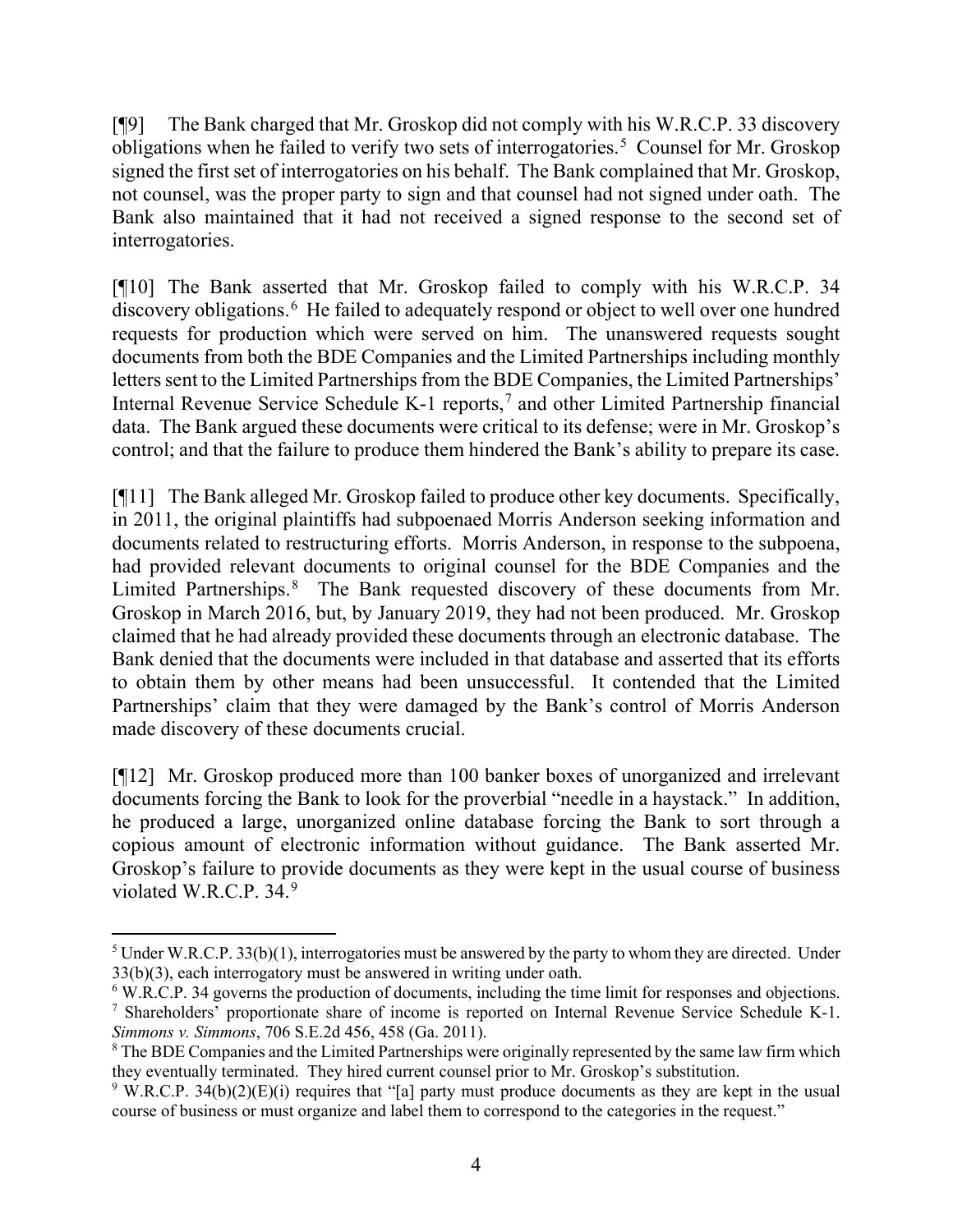[¶13] Finally, the Bank took issue with Mr. Groskop's privilege log. It argued numerous documents listed as privileged were discoverable. It requested the production of these documents or, in the alternative, that the court conduct an *in camera* review to determine which documents should be produced.

## **D. The District Court's March 2019 Order Compelling Discovery**

[¶14] At the March 13, 2019 hearing, the district court orally granted the Bank's motion to compel and ordered Mr. Groskop to comply by April 1, 2019. The district court memorialized this ruling in an Order Compelling Discovery dated March 28, 2019. It directed Mr. Groskop to personally provide verified answers to the Bank's first and second sets of interrogatories. It required Mr. Groskop to respond to the Bank's requests for production and to submit documents listed in his privilege log for an *in camera* review. On June 3, 2019, it entered an Order Awarding Attorneys' Fees and Costs to the Bank to be paid by Mr. Groskop within thirty days.

## **E. The Bank's Motion for Additional Sanctions**

[¶15] Mr. Groskop filed supplemental responses to discovery by the April 1 cutoff. The Bank filed a Motion for Additional Sanctions on April 18, 2019. It argued that Mr. Groskop did not adhere to the court's order and that Mr. Groskop had control "over significantly more documents than what he ha[d] produced."<sup>[10](#page-6-0)</sup> In essence, he had simply "doubled down on [his] previous position that he ha[d] already complied with his discovery obligations." Mr. Groskop again failed to produce any documents related to the BDE Companies or Limited Partnerships, particularly financial statements and internal communications documenting the collapse of the BDE Companies. Mr. Groskop refused to produce the Morris Anderson documents and raised a new argument—he was not required to produce them because he had not been substituted as the true party in interest at the time the Morris Anderson subpoena was issued. The Bank insisted that dismissal of the case was the only appropriate remedy given Mr. Groskop's deficient response and a fast-approaching mid-September trial date.

### **F. The District Court's Order on Defendant's Motion for Additional Sanctions**

[¶16] The district court granted the Bank's motion for additional sanctions. It found that despite having "ample time and opportunity to respond to several discovery requests," Mr. Groskop did not do so even after the court entered its Order Compelling Discovery. It found that Mr. Groskop failed to adequately respond to requests seeking documents related to payments to the Limited Partners and minutes and memorandums regarding loans and additional loans. Against Mr. Groskop's assertions, the district court found he had access

<span id="page-6-0"></span><sup>&</sup>lt;sup>10</sup> The Bank based this argument on documents referenced but not produced in the electronic database.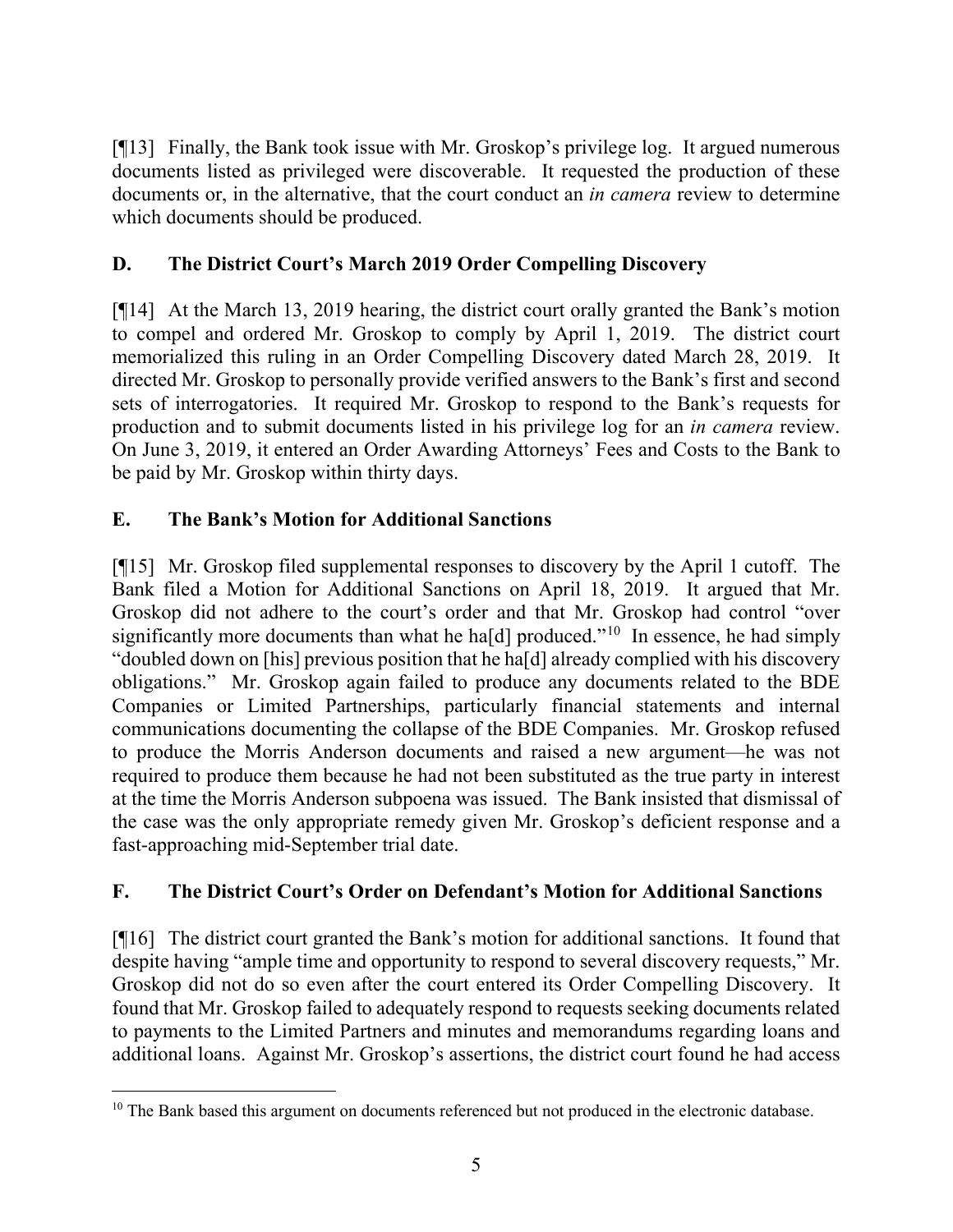to "all information, documents, and other relevant evidence provided to his predecessor in interest, the Limited Partners." When Mr. Groskop was substituted as the true party in interest, he "stepped [into] the shoes of the Limited Partners that were the original Plaintiffs[] in this matter." It found Mr. Groskop's argument that he was not required to provide the Morris Anderson subpoena responses because he did not personally issue the subpoena "an absolutely preposterous proposition." The district court reasoned that "all documents and/or information provided to the Limited Partners as a result of their subpoenas is unequivocally considered to have been provided to [Mr.] Groskop as well." Regarding information related to the BDE Companies, the district court found "Plaintiff has the practical ability to obtain such information/documents from [the BDE Companies] based on Plaintiff's relationship with [the BDE Companies]."

[¶17] The court again ordered Mr. Groskop to comply with all outstanding discovery requests and orders.[11](#page-7-0) It warned him that failure to "obey the [c]ourt's orders as directed . . . will unquestionably result in further sanctions, which may include the dismissal of separate causes of action, the dismissal of this case in its entirety, and/or adverse jury instructions." The court directed the Bank to submit another affidavit of attorneys' fees and costs, which it awarded in a separate order dated June 27, 2019.

[¶18] After conducting an *in camera* review of Mr. Groskop's privilege log, the district court issued a subsequent order. It found the privilege log contained blanket claims of privilege, but "the vast majority of the documents [were] nowhere near the realm of protection" asserted by Mr. Groskop. The court ordered Mr. Groskop to provide the Bank with the discoverable materials.

### **G. The Final Straw—Mr. Groskop's Rule 30(b)(6) Deposition**

[¶19] After the Bank filed for additional sanctions, it deposed Mr. Groskop in his capacity as the designated W.R.C.P. 30(b)(6) witness. Mr. Groskop had done nothing to prepare. At the deposition, he admitted he had not read the Complaint or First Amended Complaint; did not know the measure of damages sought by the Limited Partners or how damages would be proved; had not reviewed any of the deposition topics; had verified the second set of interrogatories under oath without reading them or discussing the answers with his attorneys; did not know what was required of him as the Trustee; and did not know whether he was suing the Bank on behalf of the General Partners, the Limited Partnerships, or the Limited Partners.

<span id="page-7-0"></span><sup>&</sup>lt;sup>11</sup> The district court ordered Mr. Groskop to "produce documents . . . received by/provided to the Limited Partners, Partners, and/or Plaintiff regarding the oil and gas market in Wyoming" and documents "related to any and all litigations [the BDE Companies have] been involved with" in this region. It ordered production of all other documents related to the BDE companies "that [Mr. Groskop] has access to, including electronically stored documents outside of the . . . database" compiled by original counsel. Finally, it ordered Mr. Groskop to produce any and all electronic records that the Bank did not have an ability to access during the February 2018 document inspection.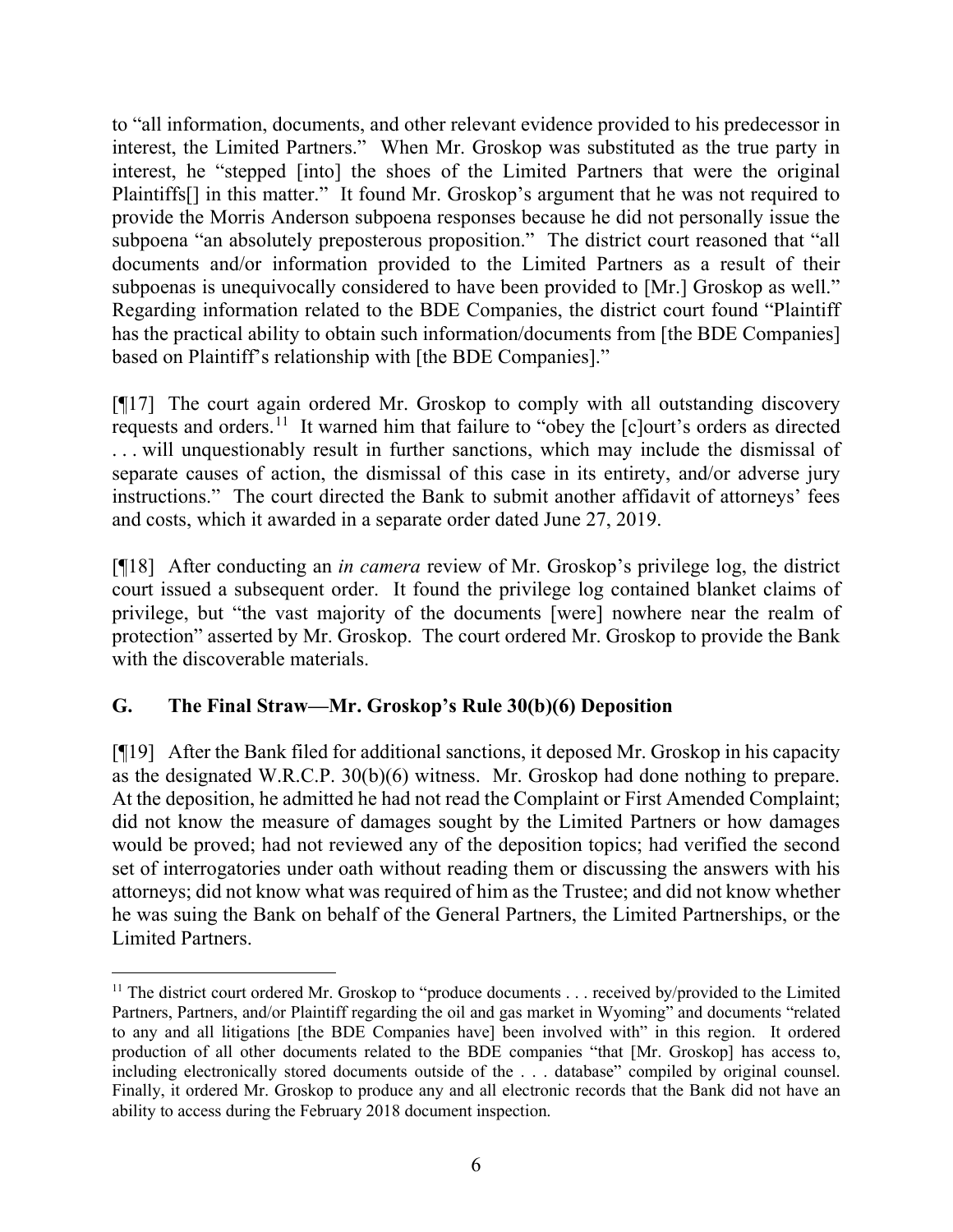#### **H. The Bank's Second and Third Motions to Dismiss**

[¶20] After Mr. Groskop's 30(b)(6) deposition, the Bank filed a Second Motion to Dismiss Plaintiff's First Amended Complaint Due to Plaintiff's Failure to Prepare for His Rule 30(b)(6) Deposition and Other Discovery Violations in June 2019.<sup>[12](#page-8-0)</sup> The Bank filed a Third Motion to Dismiss in July 2019. The Bank's motions asserted Mr. Groskop's conduct "evidences a willful and egregious disregard for his duties and obligations under the Wyoming Rules of Civil Procedure regarding discovery and merits a dismissal of the instant case." It maintained that Mr. Groskop's failure to prepare for the 30(b)(6) deposition caused it severe prejudice. The Bank argued—based on Mr. Groskop's admission at the 30(b)(6) deposition that he had not read the interrogatories—that he had "falsely attested to the truth of the answers in [his] discovery responses," in derogation of the court's March 2019 Order Compelling Discovery. The Bank asserted Mr. Groskop continued to disregard the court's orders directing him to pay attorneys' fees. It alleged dismissal was an appropriate sanction based on Mr. Groskop's inadequate supplemental responses; his ongoing failure to provide documents from Morris Anderson; his refusal to produce communications to the Limited Partners; and his failure to furnish other essential documents. [13](#page-8-1)

[¶21] In his response to the Third Motion to Dismiss, Mr. Groskop admitted that "failures occurred" during discovery. He characterized each shortcoming as an "honest mistake." He complained the Bank "has not fairly represented . . . the facts" related to the discovery disputes and that it had contrived its motion to dismiss "based on partial truths" and "[w]illful [u]ntruths." He described the Bank's argument related to signing the interrogatories as a "[d]iscovery [t]rap" and insisted "the [c]ourt's order was followed[.]" He claimed the "Bank had access to . . . voluminous documents" and "not a single aspect of this discovery dispute focuses on . . . documents which support [Mr. Groskop's] claims against the [B]ank." Mr. Groskop raised yet another new argument on the Morris Anderson subpoena. He claimed responsive documents had never been produced to the BDE Companies or Limited Partnerships due to actions by the Bank, and that the documents simply did not exist. Although he acknowledged that "under Wyoming's version of 30(b)(6)" he designated himself as the proper deponent, he claimed:

<span id="page-8-0"></span> $12$  The Bank's two motions for summary judgment were filed concurrently with its second motion to dismiss.

<span id="page-8-1"></span><sup>&</sup>lt;sup>13</sup> After the court granted the Bank's motion for additional sanctions, it extended the deadline for Mr. Groskop to comply with discovery to July 1, 2019. On June 28, Mr. Groskop produced a USB drive containing communications between the BDE Companies and the Limited Partnerships. These documents were produced after the Bank filed its second motion to dismiss but before it filed its third motion to dismiss. Notwithstanding production of the USB drive, the Bank alleged Mr. Groskop's July 1, 2019 supplemental responses failed to supply other categories of documents the district court ordered produced—such as accounting records, financial updates sent to the Limited Partners, and minutes and memorandums from Limited Partnerships' meetings related to additional loans. *See infra* at n.11.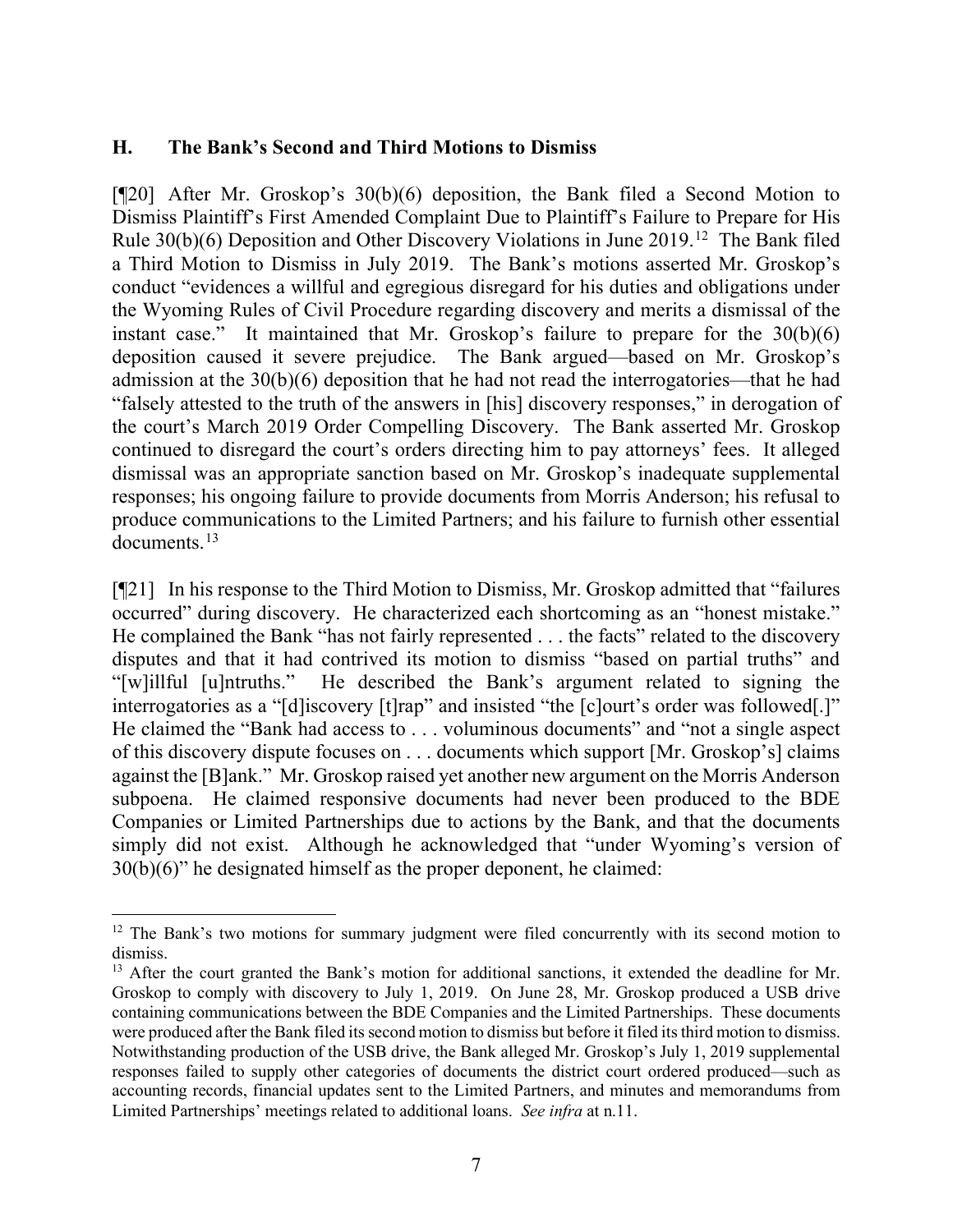The actual knowledge of the facts rests with the lawyers representing the Trust who have studied hundreds of documents and interviewed and deposed witnesses.

. . .

No ethical lawyer would attempt to impart his knowledge of facts to a witness, even a  $30(b)(6)$  fact witness. Only the lawyers for the Trust could provide the information sought by the  $30(b)(6)$  notice. They could not under ethical rules, teach this information to the Trustee to provide it during his deposition.

### **I. The District Court's Order of Dismissal**

[¶22] After a hearing, the district court entered an Order Granting Defendant's Second Motion to Dismiss Plaintiff's First Amended Complaint Due to Plaintiff's Failure to Prepare for His Rule 30(b)(6) Deposition and Other Discovery Violations ("Order of Dismissal") on August 27, 2019. It determined Mr. Groskop had violated two prior orders compelling discovery and production of documents and had not paid the Bank's attorneys' fees as ordered.

[ $[$ 23] The district court determined that Mr. Groskop's failure to prepare for his  $30(b)(6)$ deposition was a "direct" and "willful" violation of the Wyoming Rules of Civil Procedure that amounted to a failure to appear. The court found that Mr. Groskop "was obligated to respond to [the interrogatory responses] *under oath*, and to sign something under oath that one has not read is akin to lying under oath." The court found that Mr. Groskop failed to produce documents as ordered. It concluded his excuses were pretexts and contrary to the rules of civil procedure and the law.

[¶24] The district court declared it had given Mr. Groskop ample warning that continued noncompliance with its orders "undoubtedly" would result in additional sanctions, including the possibility of dismissal. The court characterized Mr. Groskop's behavior as demonstrating a "pattern of deceit and blatant disregard" for the Wyoming Rules of Civil Procedure and "an astonishing indifference to the [c]ourt's orders" reaching a "level of hubris rarely displayed in open court." Given the significant prejudice to the Bank, willful noncompliance, and the imminent trial date, the district court concluded that dismissal of the case was the only appropriate remedy.

### *DISCUSSION*

#### *Did the district court abuse its discretion when it dismissed the case with prejudice?*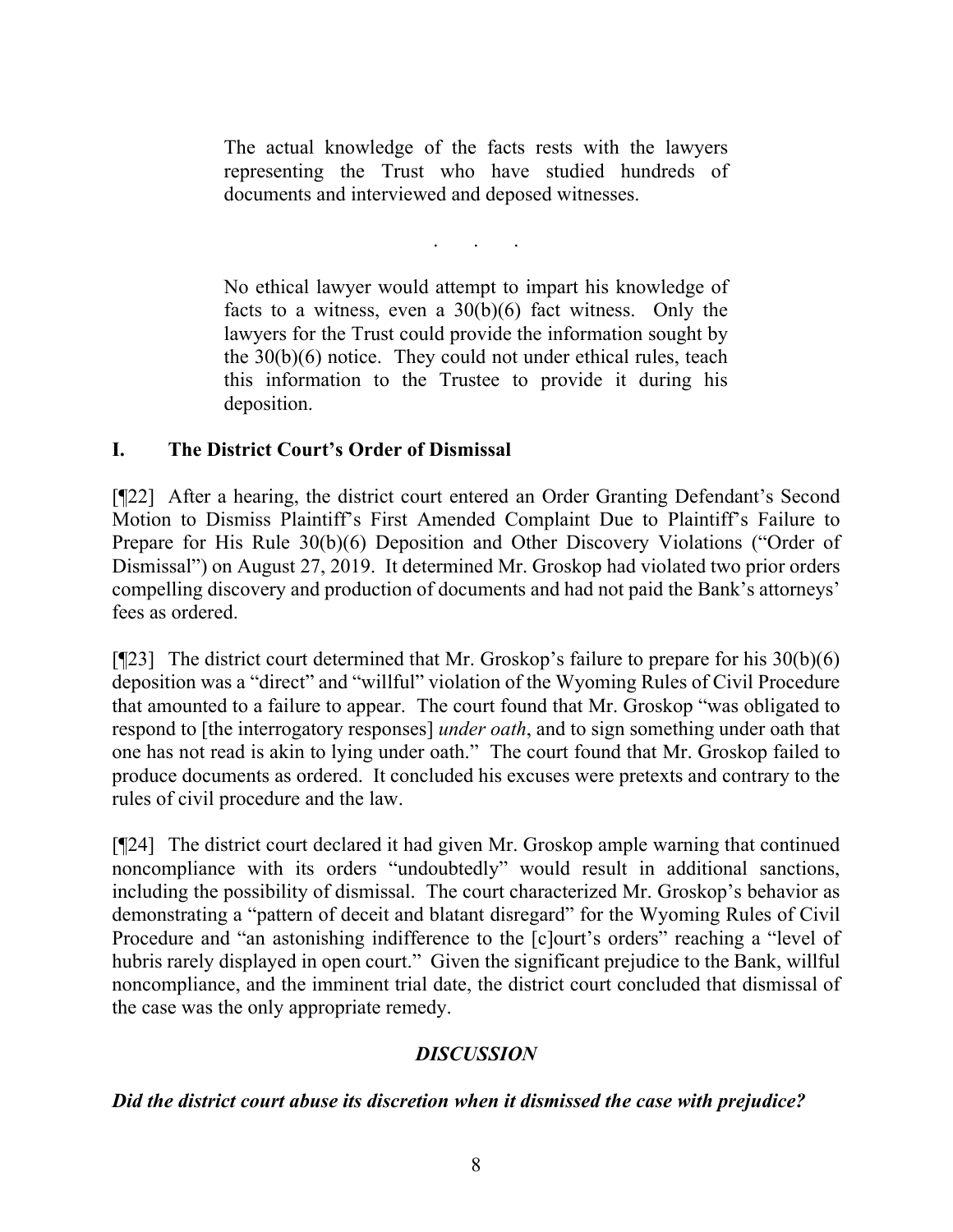### **A. Standard of Review**

[¶25] We review a district court's rulings on discovery, including the issuance of sanctions, for an abuse of discretion. *Herrick v. Jackson Hole Airport Bd.*, 2019 WY 118, ¶ 11, 452 P.3d 1276, 1280 (Wyo. 2019). "A court abuses its discretion when it acts in a manner which exceeds the bounds of reason under the circumstances." *McBride-Kramer v. Kramer*, 2019 WY 10, ¶ 11, 433 P.3d 529, 532 (Wyo. 2019) (quoting *Three Way, Inc. v. Burton Enters., Inc.*, 2008 WY 18, ¶ 16, 177 P.3d 219, 225 (Wyo. 2008)). The appellant carries the burden of proof to demonstrate an abuse of discretion, and the ultimate issue is whether the court could have reasonably concluded as it did. *Id.*

[¶26] "A district court is generally afforded broad discretion, both in the mechanisms adopted to control discovery and in its selection of appropriate sanctions for violations of discovery." *Black Diamond Energy, Inc. v. Encana Oil & Gas (USA) Inc.*, 2014 WY 64, ¶ 43, 326 P.3d 904, 915 (Wyo. 2014) (citing *Roemmich v. Roemmich*, 2010 WY 115, ¶ 22, 238 P.3d 89, 95 (Wyo. 2010)); *see also Windham v. Windham*, 2015 WY 61, ¶ 16, 348 P.3d 836, 841 (Wyo. 2015). When a district court imposes sanctions following discovery violations, "[w]e apply a *de novo* standard of review to the question whether the district court correctly interpreted W.R.C.P. 37." *Windham*, ¶ 12, 348 P.3d at 840 (citing *Harmon v. Star Valley Med. Ctr.*, 2014 WY 90, ¶ 17, 331 P.3d 1174, 1178 (Wyo. 2014)). We review a district court's factual determinations for clear error. *Davis v. Harmony Dev., LLC*, 2020 WY 39, ¶ 18, 460 P.3d 230, 237 (Wyo. 2020); *Sharpe v. Timchula, Tr. of the Judith Timchula Living Tr. dated Oct. 19, 2000*, 2019 WY 121, ¶ 19, 453 P.3d 761, 766 (Wyo. 2019).

### **B. Analysis**

[¶27] Mr. Groskop claims the district court erred in granting the Bank's motion to dismiss. First, he claims he "arguably" did not violate the district court's discovery orders. Second, he claims a dismissal with prejudice is unwarranted because he did not act willfully; his alleged discovery violations were not extreme; and every violation remained curable. We reject Mr. Groskop's arguments.

#### **1. Mr. Groskop violated the district court's orders and the Wyoming Rules of Civil Procedure**.

[¶28] In its Order of Dismissal,<sup>[14](#page-10-0)</sup> the district court found that Mr. Groskop violated its previous orders when he (1) failed to properly verify interrogatories; (2) failed to produce

<span id="page-10-0"></span><sup>&</sup>lt;sup>14</sup> While the title of the district court's order granted the Bank's second motion to dismiss, the Order of Dismissal clearly determined the claims raised in the Bank's third motion to dismiss as well. (*See* the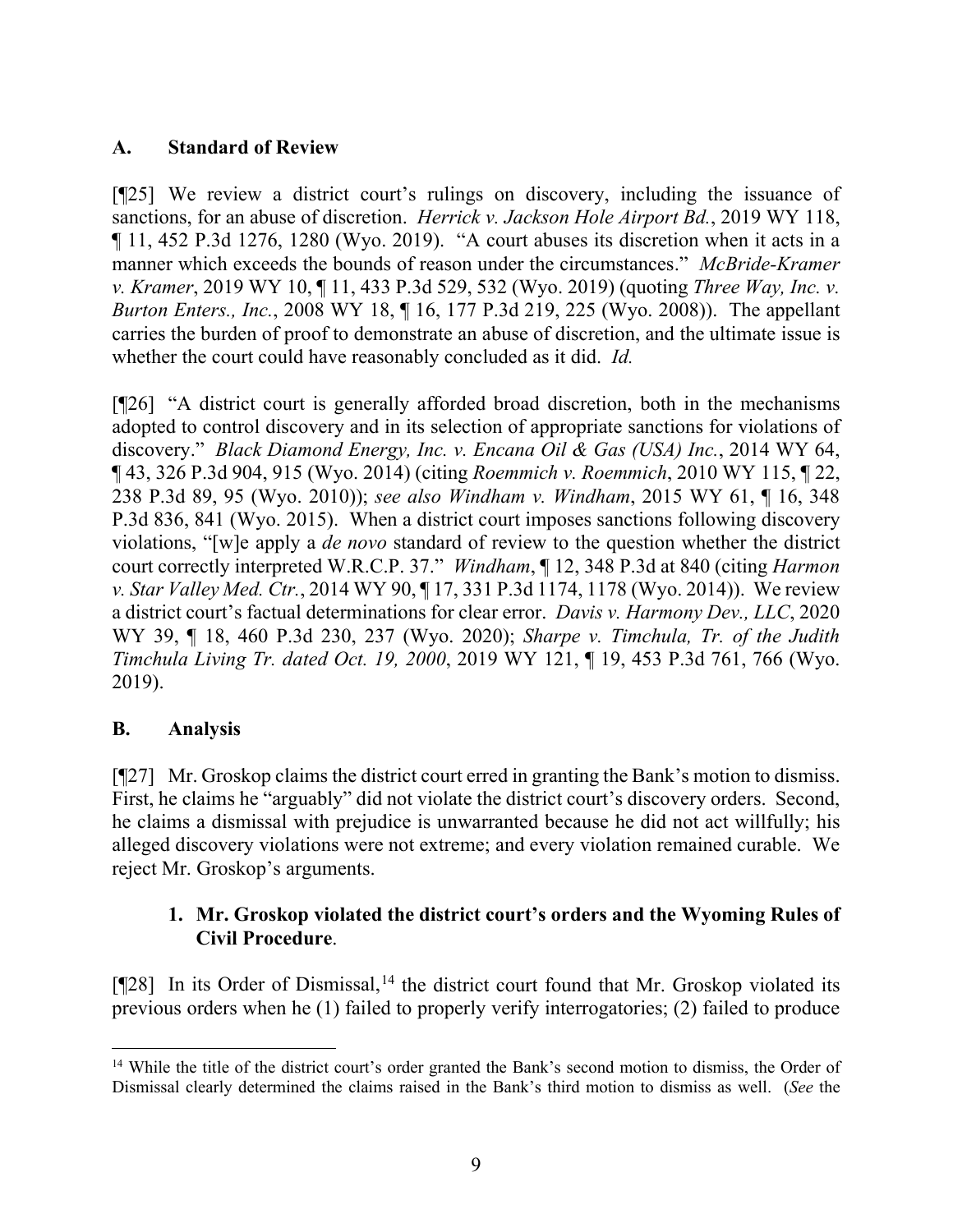responsive documents; and (3) did not pay attorneys' fees. It determined Mr. Groskop violated W.R.C.P. 30(b)(6) when he did not prepare for his deposition. The record supports these findings.<sup>[15](#page-11-0)</sup>

#### **a. W.R.C.P. 33**

[¶29] The district court did not err in finding Mr. Groskop had failed to properly verify the Bank's interrogatories in contravention of its March 2019 Order Compelling Discovery. [16](#page-11-1) Wyoming Rule of Civil Procedure 33(b) states:

> (1) *Responding Party.* — The interrogatories must be answered:

(A) by the party to whom they are directed; or (B) if that party is a public or private corporation, a partnership, an association, or a governmental agency, by

Bank's third motion to dismiss discussing W.R.C.P. 34 violations.) On review, we look to the content of an order rather than the title. To do otherwise "would elevate the form of the order over its substance." *Lower v. Peabody Powder River Servs., LLC*, 2020 WY 33, ¶ 13, 459 P.3d 443, 447 (Wyo. 2020) (citing *Painter v. McGill ex rel. Wyoming Bd. of Med.*, 2019 WY 108, ¶ 13, 450 P.3d 1243, 1246 (Wyo. 2019) (rejecting argument that district court's written order was "final" for purposes of appeal because it included the words "final order")). "Instead of emphasizing the name given to an action below, we . . . concentrate on the effect the order has on the parties' rights." *Id.* (citation omitted). The district court's Order of Dismissal encompassed both the Bank's second and third motions to dismiss.

<span id="page-11-0"></span><sup>&</sup>lt;sup>15</sup> Mr. Groskop does not contest he failed to pay attorneys' fees as ordered. Although both parties devote portions of their briefs to Mr. Groskop's initial failure to properly identify privileged information, these documents were produced. The district court did not base its dismissal on the privilege log.<br><sup>16</sup> While neither party raises the question on appeal, we note under W.R.C.P. 33(b)(1)(B), interrogatories

<span id="page-11-1"></span>directed to a corporation or partnership may be answered by any officer or agent who shall furnish such information as is available to the party. In other words, a corporate representative must have a basis for signing and stating that the responses are accurate. *See In re Folding Carton Antitrust Litig.*, 76 F.R.D. 417, 419 (N.D. Ill. 1977) (stating the rules require a corporation's agent to acquire from various sources information necessary to answer and sign the interrogatories on the corporation's behalf). "If the corporation designates someone to answer interrogatories for it, that person is its agent for that purpose, and the answers he or she gives are clearly usable against the corporation as representative admissions." 8B Charles A. Wright et al., *Federal Practice and Procedure* § 2172, at 57 (3d ed. 2010); *see also Wood v. Credit One Bank*, 277 F. Supp. 3d 821, 831 (E.D. Va. 2017) (citing *Wilson v. Volkswagen of Am., Inc.*, 561 F.2d 494, 508 (4th Cir. 1977)); *United States v. 42 Jars, More or Less, Bee Royale Capsules*, 264 F.2d 666, 670 (3d Cir. 1959); *Fernandes v. United Fruit Co.*, 50 F.R.D. 82, 85–86 (D. Md. 1970). When an attorney signs for a corporate client, the attorney must make an oath that, to the best of his or her knowledge, information, and belief, the answers are true and complete. *Fernandes*, 50 F.R.D. at 85–86; *Shire Labs., Inc. v. Barr Labs., Inc.*, 236 F.R.D. 225, 227 (S.D.N.Y. 2006) (answer of corporate party may be signed by in-house or outside counsel); 8B Wright et al., *supra* at 55–57 ("Under Rule 33(b)(1)(B), a public or private corporation or a partnership or association or governmental agency may answer by any officer or agent, who shall furnish such information as is available to the party. Because the rule authorizes either an officer or an agent to answer, it clearly allows answers by an attorney.").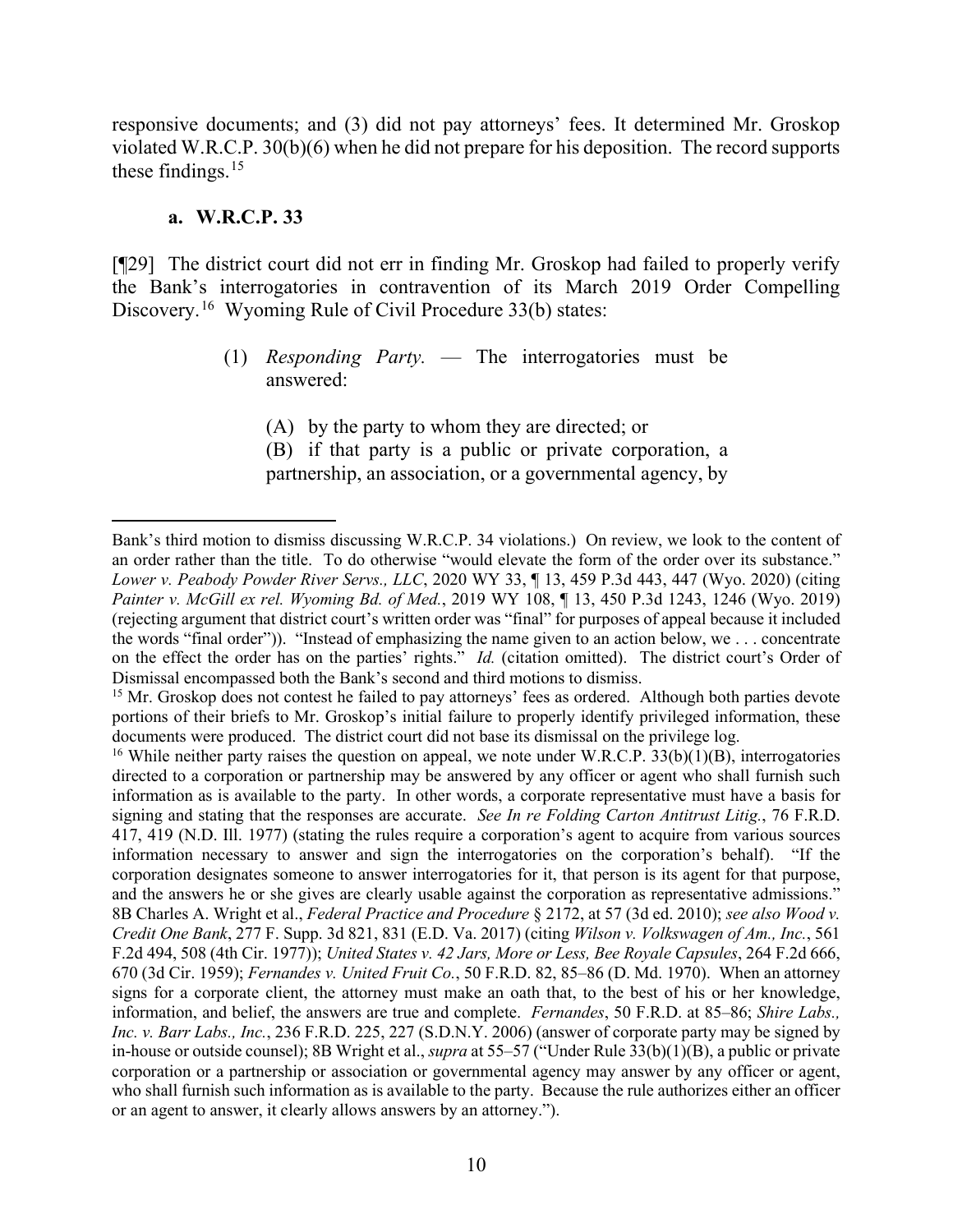any officer or agent, who must furnish the information available to the party.

. . .

(3) *Answering Each Interrogatory.* — Each interrogatory must, to the extent it is not objected to, be answered separately and fully in writing under oath.

. . .

(5) *Signature.* — The person who makes the answers must sign them, and the attorney who objects must sign any objections.

W.R.C.P. 33(b)(1), (3), (5).

[¶30] A "[v]erification" is "a declaration that a statement is true made by a person upon oath or affirmation." Wyo. Stat. Ann. § 34-26-101(b)(v) (LexisNexis 2019). Requiring a party to sign interrogatory responses under oath serves the critical purpose of ensuring that the responding party attests to the truth of the responses. *See Knights Armament Co. v. Optical Sys. Tech., Inc.*, 254 F.R.D. 463, 467 (M.D. Fla. 2008), *aff'd*, 254 F.R.D. 470 (M.D. Fla. 2008). [17](#page-12-0)

[¶31] Mr. Groskop's signed "Verification" stated:

Dan Groskop, being first duly sworn upon oath, deposes and states as follows:

I am the Plaintiff in the above-entitled action and have read these discovery requests and the answers are true to the best of my knowledge, information and belief, as far as such discovery requests are directed to my own personal knowledge.

<span id="page-12-0"></span><sup>17</sup> *See also Richard v. Dignean*, 332 F.R.D. 450, 457 (W.D.N.Y. 2019) ("The oath requirement applicable to interrogatories has legal significance. Courts have routinely refused to consider interrogatories that do not comport with that mandate." (quoting *Steptoe v. City of Syracuse*, No. 5:09-CV-1132 (NPM/DEP), 2011 WL 6012941, at \*5 (N.D.N.Y. Nov. 1, 2011))); *see generally* 3 Lewis J. Liman & Lisa Vicens, *Business and Commercial Litigation in Federal Courts* § 27:20 (Robert L. Haig, ed., 4th ed.), Westlaw (database updated November 2019) ("At a minimum, the verification must contain statements that . . . [i]ndicate that the signer has read the answers to the interrogatories and that the verifier has a basis for affirming that the answers are true."); *Shulin v. Werner Enterprises, Inc.*, No. 1:15CV87, 2017 WL 10379225, at \*5 (N.D. W. Va. Aug. 11, 2017) ("The person verifying the interrogatories must ensure that enough due diligence and investigation have been conducted to be sure that the party's answers are complete and the information is reliable and accurate." (citation omitted)).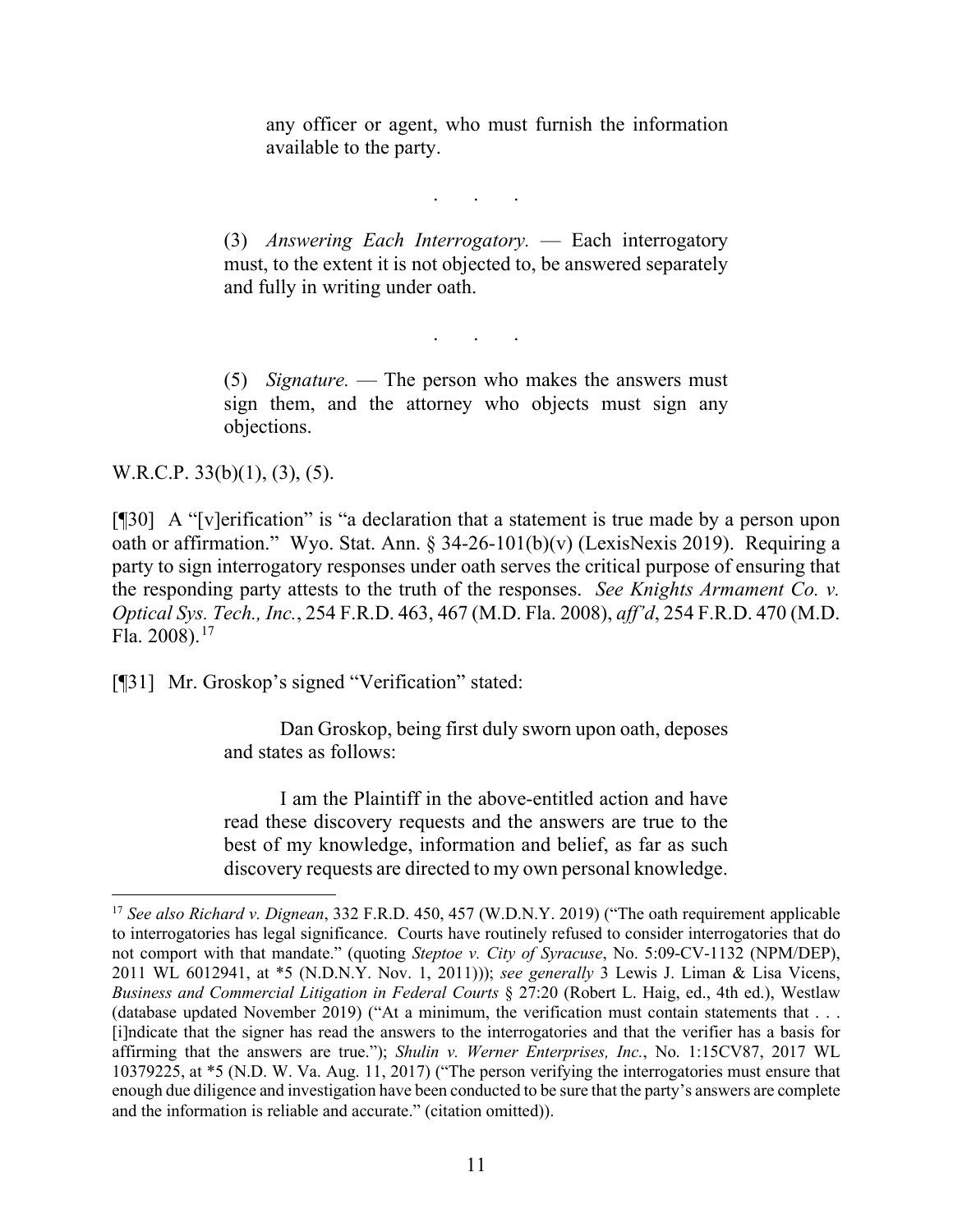Mr. Groskop swore under oath that he had read the interrogatories. He later admitted that he had not read them. Consequently, he could not know whether the answers were true or not. [18](#page-13-0)

> By signing, an attorney or party certifies the response [is true] to the best of the person's knowledge, information, and belief formed after a reasonable inquiry. Even pro se parties are required to comply with the rule providing for verification of interrogatory responses. The verification requirement serves the critical purpose of ensuring that the responding party attests to the truth of the responses.

23 Am. Jur. 2d *Depositions and Discovery* § 129, at 473 (2013); *Villareal v. El Chile, Inc.*, 266 F.R.D. 207, 211 (N.D. Ill. 2010) ("Requiring a party to sign interrogatory responses under oath serves the critical purpose of ensuring that the responding party attests to the truth of the responses."). Mr. Groskop submitted a false statement under oath. The district court did not err in finding that Mr. Groskop's false oath violated its March 2019 Order Compelling Discovery.

#### **b. W.R.C.P. 34**

[¶32] The district court did not err when it found Mr. Groskop failed to comply with its previous orders requiring him to respond to requests for production. In the Order on Motion for Additional Sanctions, the district court ordered Mr. Groskop to produce the Morris Anderson subpoena responses,<sup>[19](#page-13-1)</sup> any documents related to any loans or additional loans, and other requested financial documents.

<span id="page-13-0"></span><sup>&</sup>lt;sup>18</sup> We point out that W.R.C.P. 33 requires the party to whom interrogatories are directed to answer them, and we caution attorneys and litigants to be mindful of the requirements of the rule. We find Mr. Groskop's failure to read the single sentence before his signature on the interrogatories stunning. We note that in addition to other possible consequences, those who sign documents without reading are bound by their signature and "do so at their peril." *Estate of Dahlke ex rel. Jubie v. Dahlke*, 2014 WY 29, ¶ 50, 319 P.3d 116, 128 (Wyo. 2014); *Mendoza v. Gonzales*, 2009 WY 50, ¶ 10, 204 P.3d 995, 999 (Wyo. 2009) (beneficiaries who did not read disclaimer of interest in estate property are bound by it); *Schmidt v. Killmer*, 2009 WY 23, ¶ 16, 201 P.3d 1121, 1126 (Wyo. 2009) (partners who did not read dissolution agreement are bound by it); *Laird v. Laird*, 597 P.2d 463, 467 (Wyo. 1979) (husband who failed to read prenuptial agreement is bound by it). We have found one case that supports there is a proper verification of interrogatories when a party does not read the interrogatories but attests to their truthfulness. In *Shire Labs.*, 236 F.R.D. at 227–28, the court held that even though in-house counsel did not read the interrogatories before signing them, **discussion of the content of the interrogatory responses with outside counsel provided sufficient basis for the verification**. Here, Mr. Groskop not only failed to read the interrogatories, the record indicates he did not have any substantive discussion of their contents with counsel.

<span id="page-13-1"></span><sup>19</sup> We recognize Rule 34 "is not a device by which a party seeks to discover what *may* exist, but rather is a device to compel the production of documents that *do* exist." *Griffin Indus., Inc. v. Rest. Techs., Inc.*, No.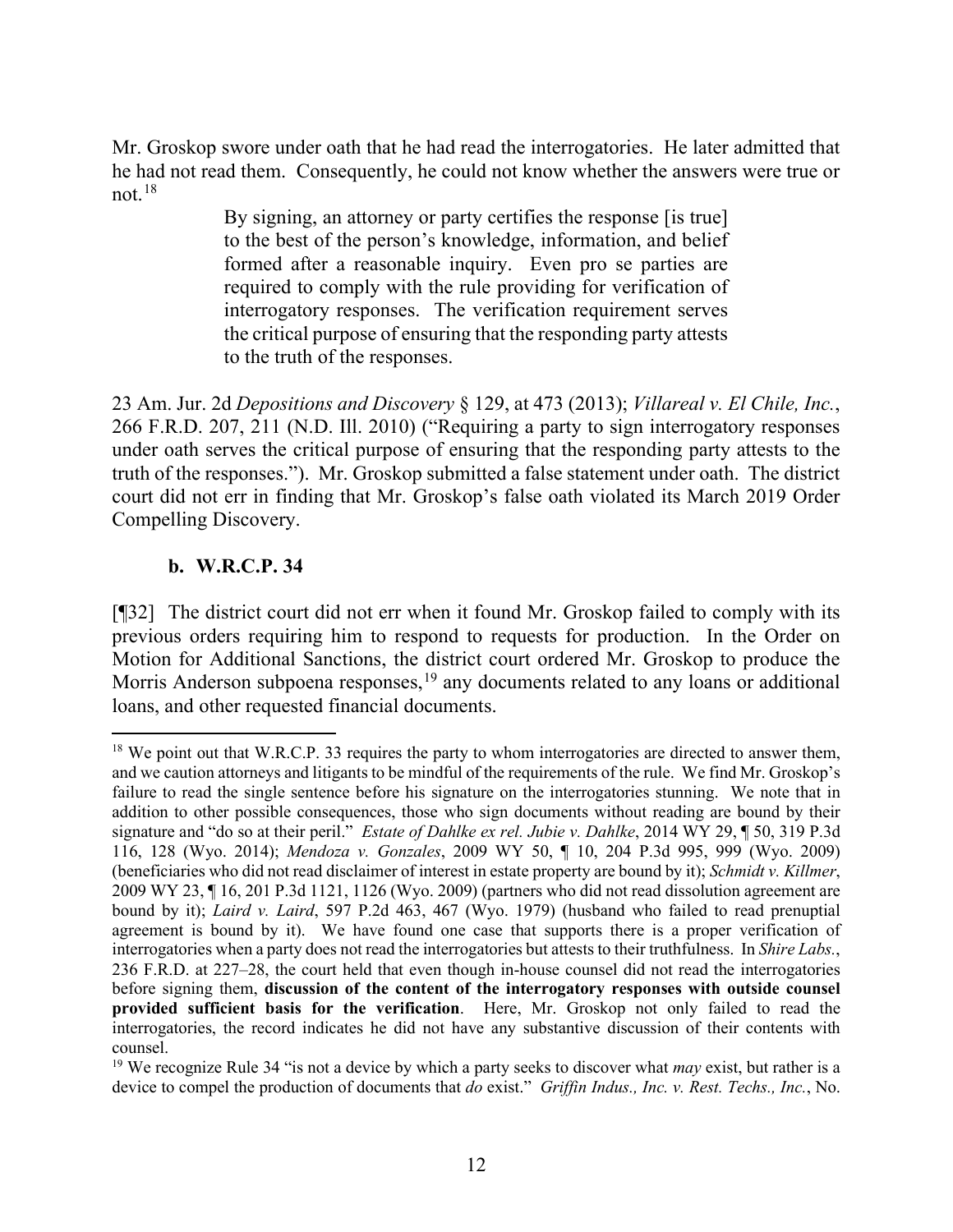[¶33] Mr. Groskop contends that he "arguably" complied with the court's orders for production. In his brief on appeal, he claims his failure to produce "a certain category of documents" was due to a clerical error. According to Mr. Groskop, this "category of documents" had been misfiled. He claims he produced them immediately upon finding them. His brief does not state when these documents were produced, nor does he cite to the record. Some clarity is provided in the Bank's response brief. Apparently, Mr. Groskop's counsel provided over 1000 pages on a USB file on June 28, 2019. In a contemporaneous letter to the district court and the Bank's counsel, Mr. Groskop admitted he had received these documents in 2016. The files contained communications between the BDE Companies and the Limited Partnerships regarding the economic challenges the companies faced at the time of their collapse. Mr. Groskop submits this production shows he did not completely ignore the district court's orders, although he concedes the late production of these documents "might have created damage that could not be totally cured."

[¶34] Mr. Groskop's late production of some documents does not alter his failure to comply with the district court's orders. Significantly, Mr. Groskop does not claim he produced the financial documents referenced in the Order of Dismissal. The district court's Order of Dismissal stated:

> [T]o date [Mr. Groskop has] not produced any [financial] documents, including but not limited to, the [K-1] schedules for the [Limited Partnerships] or any loss/profit statements. . . . [Mr. Groskop's] failure to produce any financial records or documents means [he] has failed to identify any evidence in support of the alleged damages with any particularity. This will severely prejudice [the Bank's] ability to defend the case on its [merits].

<sup>3:06</sup>CV-444-R, 2008 WL 11357862, at \*7 (W.D. Ky. Dec. 18, 2008); *In re Hunter Outdoor Prods., Inc.*, 21 B.R. 188, 192 (Bankr. D. Mass. 1982) ("The purpose of Rule 34 is not to discover what exists, but to force the production of items that do exist. An order to produce may not be made until the existence of the documents is established." (citation omitted)). A party that seeks to force the disclosure of documents has the initial burden to establish that the opposing party from whom such documents are requested actually has possession, custody or control of them. *Norman v. Young*, 422 F.2d 470, 472–73 (10th Cir. 1970). This burden initially may be met by the moving party by showing that the documents requested are of a nature that normally would be generated or kept in the ordinary course of the responding party's business. *Id.* at 473. If the moving party makes such a prima facie showing, then a rebuttable presumption arises that the documents do exist. *Id.* This presumption, however, may be overcome by the responding party if it provides a sworn statement that no such documents exist. *Id.* at 472–73; *see also MGP Ingredients, Inc. v. Mars, Inc.*, No. CIVA06-2318JWL-DJW, 2007 WL 3353401, at \*3 (D. Kan. Nov. 10, 2007) (citing *Norman*, 422 F.2d at 472–73). No sworn statement negating Mr. Groskop's possession of the Morris Anderson documents is contained in the record.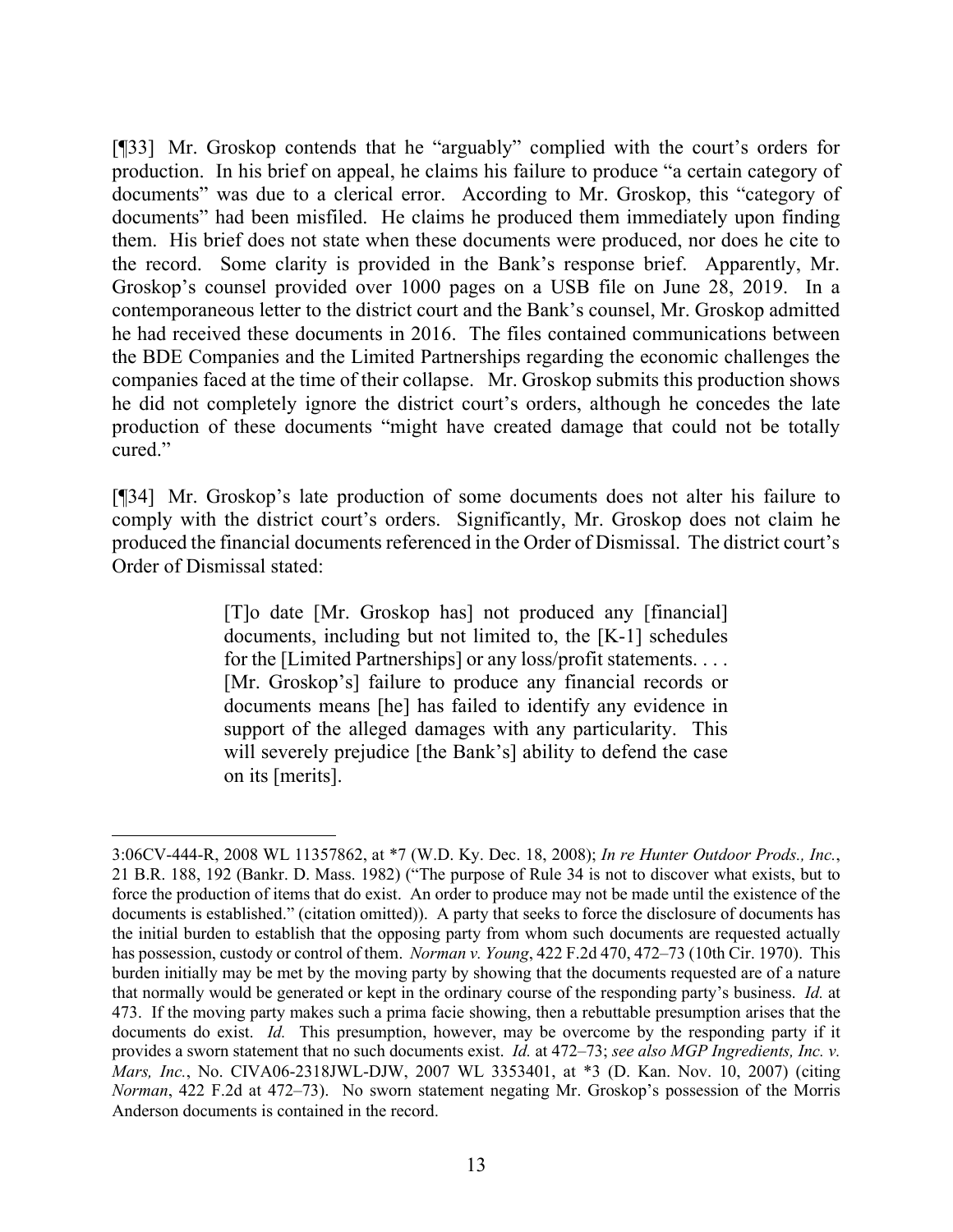Mr. Groskop's late production of some documents was too little, too late. *See Cine Forty-Second St. Theatre Corp. v. Allied Artists Pictures Corp.*, 602 F.2d 1062, 1068 (2d Cir. 1979) ("Under the deterrence principle of National Hockey [*Nat'l Hockey League v. Metro. Hockey Club, Inc.*, 427 U.S. 639, 96 S.Ct. 2778, 49 L.Ed.2d 747 (1976)], plaintiff's . . . belated compliance should not be accorded great weight. Any other conclusion would encourage dilatory tactics, and compliance with discovery orders would come only when the backs of counsel and the litigants were against the wall.").

[¶35] The Bank submitted evidence that the yet unproduced documents were in the possession or control of Mr. Groskop. The district court found Mr. Groskop was able to produce them. He did not. The record contains adequate, substantial, and credible evidence to sustain the trial court's factual findings, and we will not disturb them. *See Ohio Cas. Ins. Co. v. W.N. McMurry Const. Co.*, 2010 WY 57, ¶ 14, 230 P.3d 312, 320 (Wyo. 2010). The district court did not err. Mr. Groskop willfully withheld documents despite two orders compelling production.

### **c. W.R.C.P. 30(b)(6)**

[¶36] Mr. Groskop does not contest that he violated Rule 30(b)(6). Instead, he claims his conduct was not willful and therefore dismissal with prejudice was not justified. Rule  $30(b)(6)$  provides:

> *Notice or Subpoena Directed to an Organization. —* In its notice or subpoena, a party may name as the deponent a public or private corporation, a partnership, an association, a governmental agency, or other entity and must describe with reasonable particularity the matters for examination. *The named organization must then designate one or more officers, directors, or managing agents, or designate other persons who consent to testify on its behalf*; and it may set out the matters on which each person designated will testify. A subpoena must advise a nonparty organization of its duty to make this designation. *The persons designated must testify about information known or reasonably available to the organization.* This paragraph (6) does not preclude a deposition by any other procedure allowed by these rules.

W.R.C.P. 30(b)(6) (emphasis added).

[¶37] "Rule 30(b)(6) allows a party to depose a corporation through representatives designated by the corporation; the designee's testimony is then generally admissible as a statement of the corporation." *Banks v. Office of the Senate Sergeant-At-Arms*, 241 F.R.D. 370, 372 (D.D.C. 2007).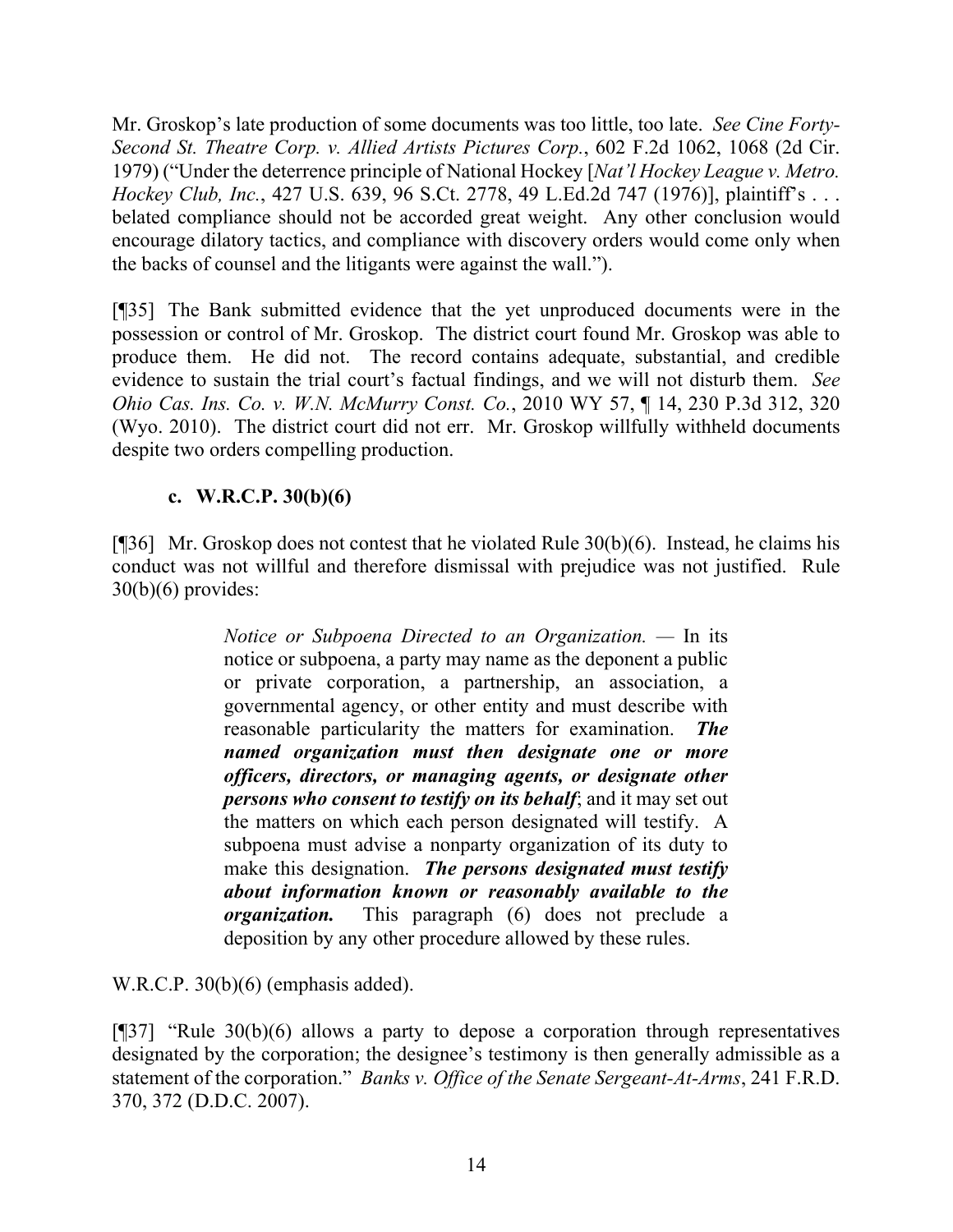A primary purpose[] of the Rule 30(b)(6) deposition is to "curb the 'bandying' by which officers or managing agents of a corporation are deposed in turn but each disclaims knowledge of the facts that are clearly known to the organization and thereby to it." Fed.R.Civ.P. 30(b)(6) advisory committee notes. Once a requesting party describes with reasonable particularity the matters on which examination is requested, a series of duties fall on the responding corporation. First, the responding party must designate a deponent knowledgeable on the topic. Second, the responding party must designate multiple deponents if more than one is necessary to respond to all designated topics. Finally, the responding corporation must prepare the deponent so that he or she can testify on matters both within his or her personal knowledge as well as those "reasonably known by the responding entity."

*Id.* at 372-73 (internal citations omitted).

[¶38] The language of the rule is not permissive, and states that a designated representative *must* testify about information known or reasonably available *to the organization*. W.R.C.P. 30(b)(6). It is well-established that the "*duty* to present and prepare a Rule 30(b)(6) designee goes beyond matters personally known to that designee or to matters in which that designee was personally involved." *Brazos River Auth. v. GE Ionics, Inc.*, 469 F.3d 416, 433 (5th Cir. 2006) (emphasis added) (citation omitted). After the party seeking to depose the organization presents the topics of the proposed deposition, the organization must present someone familiar with that subject. *Bhasker v. Kemper Cas. Ins. Co.*, 361 F. Supp. 3d 1045, 1121 (D.N.M. 2019).

[¶39] Mr. Groskop failed to prepare for the Rule 30(b)(6) deposition after designating himself as the 30(b)(6) deponent.*See supra* ¶ 19. "Producing an unprepared witness is tantamount to a failure to appear" at a deposition. *United States v. Taylor*, 166 F.R.D. 356, 363 (M.D.N.C. 1996), *aff'd*, 166 F.R.D. 367 (M.D.N.C. 1996). Mr. Groskop's lack of preparation prevented the Bank from inquiring about basic information, including the amount, type, and basis for the Limited Partners' alleged damages. The district court found Mr. Groskop was "utterly and completely unprepared" and the deposition transcript confirms this finding. *See supra* ¶ 19.

[¶40] The district court did not err when it found Mr. Groskop had failed to comply with Rule 30(b)(6). *Taylor*, 166 F.R.D. at 363.

**2. The district court did not abuse its discretion by dismissing the case with prejudice.**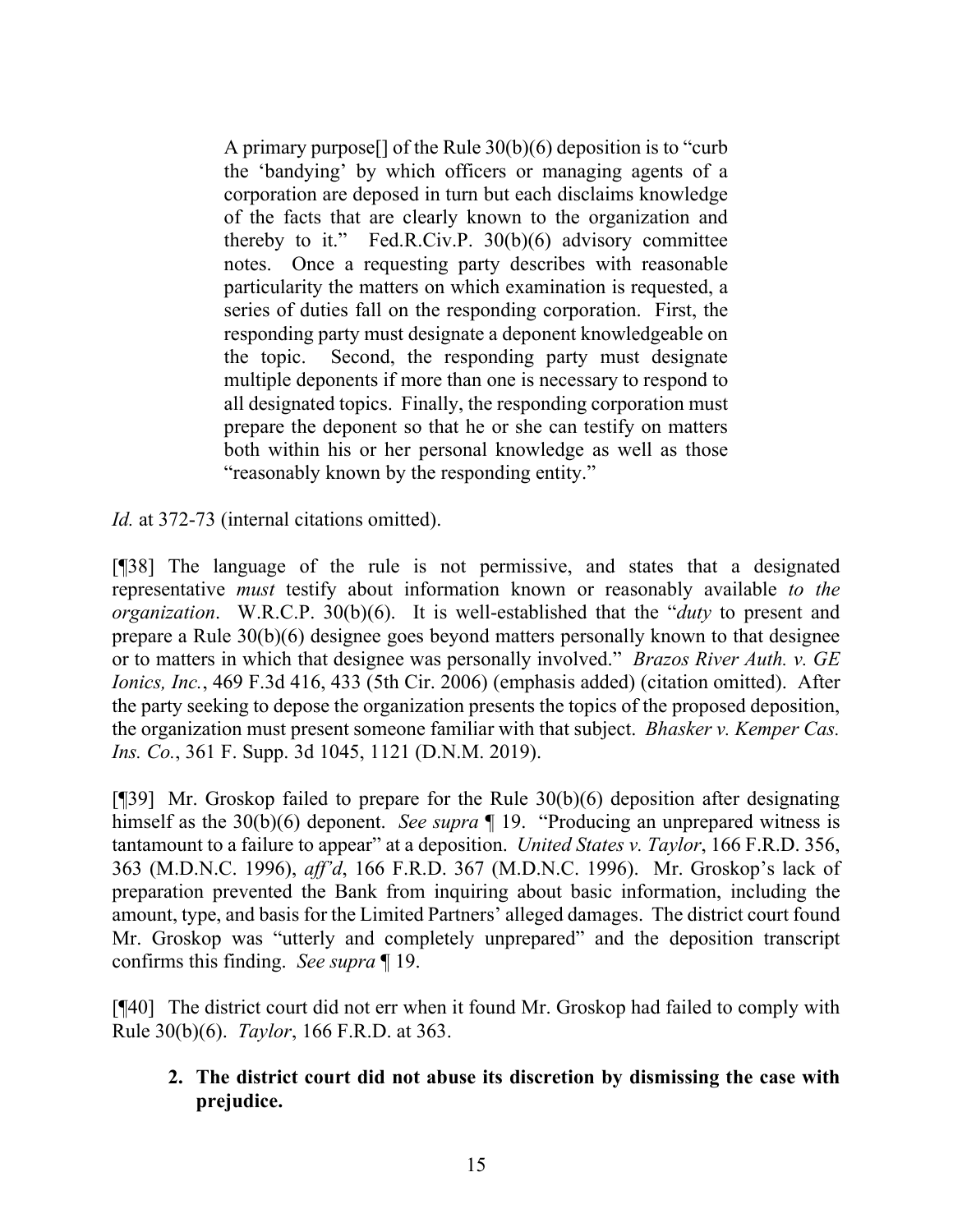[¶41] We turn next to the question of whether the district court abused its discretion by dismissing the case under W.R.C.P. 37. Here, the record shows that Mr. Groskop violated two district court orders compelling discovery—the March 28, 2019 *Order Compelling Discovery* and the June 13, 2019 *Order on Defendant's Motion for Additional Sanctions* and the two orders awarding attorneys' fees. It is uncontested that Mr. Groskop designated himself as the Rule 30(b)(6) deponent and failed to prepare for the deposition. *See supra*  ¶ 19.

[¶42] A district court is afforded wide latitude in interpreting Rule 37 and may tailor sanctions to the seriousness of the violation. *Encana*, ¶ 43, 326 P.3d at 915 (citing *Roemmich*, ¶ 22, 238 P.3d at 95). W.R.C.P. 37(b), in relevant part, states a district court may impose sanctions for failure to obey a discovery order by:

> (i) directing that the matters embraced in the order or other designated facts be taken as established for purposes of the action, as the prevailing party claims;

> (ii) prohibiting the disobedient party from supporting or opposing designated claims or defenses, or from introducing designated matters in evidence;

- (iii) striking pleadings in whole or in part;
- (iv) staying further proceedings until the order is obeyed;

### *(v) dismissing the action or proceeding in whole or in part;*

(vi) rendering a default judgment against the disobedient party; or

(vii) treating as contempt of court the failure to obey any order except an order to submit to a physical or mental examination.

W.R.C.P. 37(b)(2)(A)(i)–(vii) (emphasis added). This Court has held that dismissal is warranted for egregious discovery violations. "The failure to comply with a discovery order is to be deplored." *Lindsey v. State*, 725 P.2d 649, 655 (Wyo. 1986). "A history of discovery violations makes that failure even more reprehensible." *State v. Naple*, 2006 WY 125, ¶ 29, 143 P.3d 358, 367 (Wyo. 2006).

[¶43] In *White*, we explained: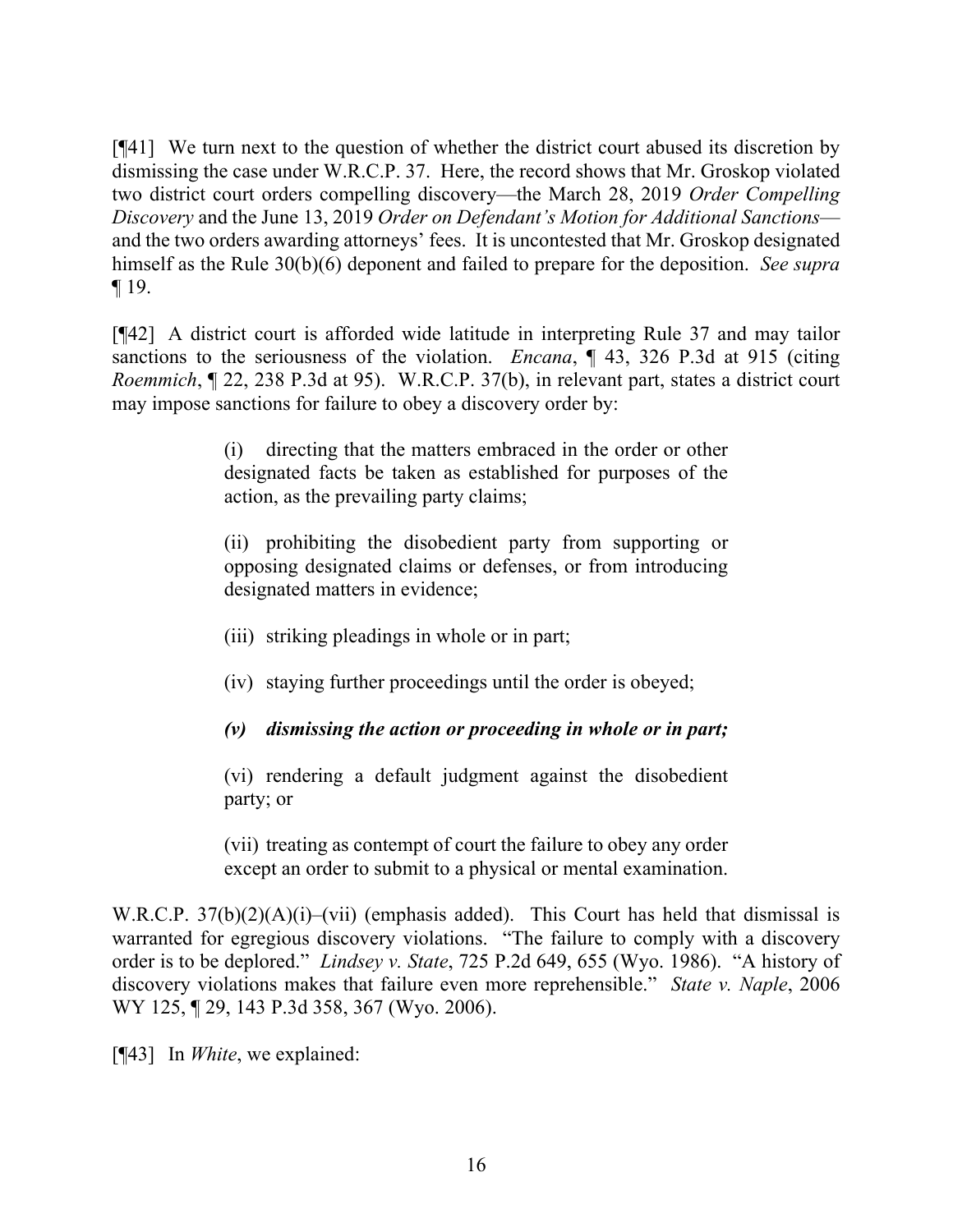If a party fails to comply with a court's discovery order, the court has broad discretion to issue further orders and to impose such sanctions "as are just." W.R.C.P. 37(b)(2) [2008]. Among the sanctions specifically mentioned in the rule is "dismissing the action or proceeding or any part thereof, or rendering a judgment by default against the disobedient party." W.R.C.P. 37(b)(2)(C) [2008]. "Rule 37 clearly authorizes the court to dismiss pleadings as well as grant default judgment against the disobedient party." *Global Shipping* [*& Trading, Ltd. v. Verkhnesaldincky Metallurgic Co.*], 892 P.2d [143,] 146 [(Wyo. 1995)].

*White v. State ex rel. Wyoming Dep't of Transp.*, 2009 WY 90, ¶ 12, 210 P.3d 1096, 1099 (Wyo. 2009). In *White*, the court entered an order compelling the plaintiffs to comply with discovery and pay sanctions after multiple discovery violations. *Id.* ¶ 8, 210 P.3d at 1098. It warned them that failure to follow its orders would result in dismissal. *Id.* ¶ 8, 210 P.3d at 1099. The plaintiffs failed to respond to discovery requests or pay attorneys' fees as ordered. *Id.* ¶ 9, 210 P.3d at 1099. On appeal, this Court affirmed, emphasizing that dismissal is appropriate when a party fails to "comply with appropriate court orders." *Id.* ¶ 15, 210 P.3d at 1100.

[¶44] W.R.C.P. 37(d) provides for the issuance of sanctions when a party commits other discovery violations:

> The court where the action is pending may, on motion, order sanctions if:

> > (i) a party or a party's officer, director, or managing agent — or a person designated under Rule 30(b)(6) or  $31(a)(4)$  — fails, after being served with proper notice, to appear for that person's deposition; or

> > (ii) a party, after being properly served with interrogatories under Rule 33 or a request for inspection under Rule 34, fails to serve its answers, objections, or written response.

> > > . . .

(3) *Types of Sanctions.* — Sanctions may include any of the orders listed in Rule  $37(b)(2)(A)(i)$ –(vi)...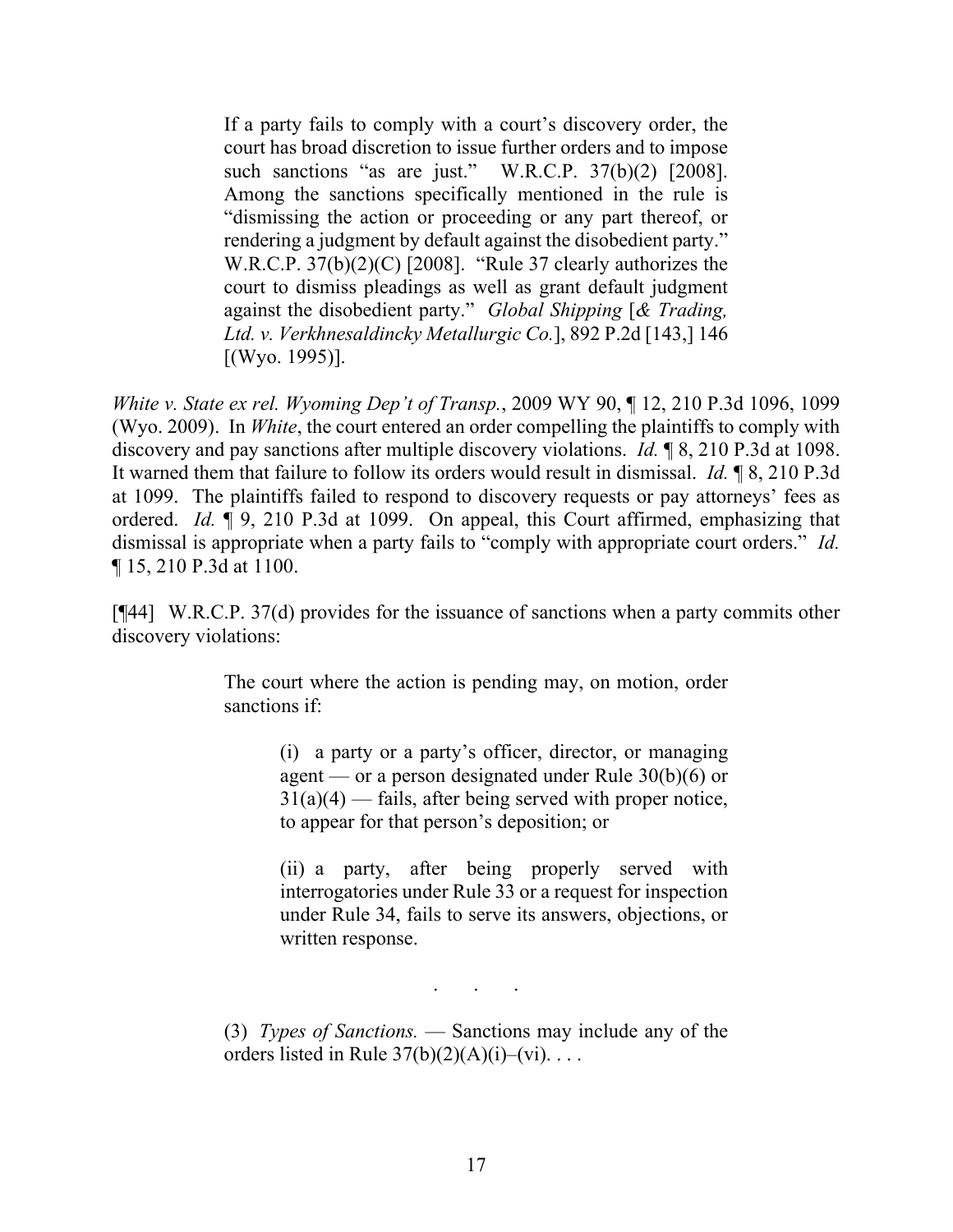W.R.C.P. 37(d)(1)(A)(i)–(ii), 37(d)(3). "Unlike the sanctions available under Rule 37(b), Rule 37(d) sanctions do not require a prior court order compelling discovery and a subsequent violation of that order." 7 Robert A. Matthew, Jr., *Annotated Patent Digest* § 41:210, Westlaw (database updated August 2020). For example, dismissal or other sanctions are authorized when a party fails to appear for a deposition—including a 30(b)(6) deposition—serve answers to interrogatories, or respond to a request for inspection. W.R.C.P. 37(d); *Booth v. W. Reserve Life Ins. Co.*, 447 P.2d 500, 500 (Wyo. 1968) (noting that 37(d) provides for dismissal or other sanctions if a party willfully fails to appear for a deposition).

[¶45] Contrary to Mr. Groskop's contention, the district court provided a thorough analysis supporting its decision to use the sanction of dismissal.<sup>[20](#page-19-0)</sup> First, the district court considered prejudice to the Bank caused by Mr. Groskop's refusal to turn over documents, properly verify interrogatories, and prepare for the Rule 30(b)(6) deposition. It found the Bank was severely disadvantaged and noted that Mr. Groskop had interfered with the judicial process by delaying discovery for years. *Farrell v. Hursh Agency, Inc.*, 713 P.2d 1174, 1180 (Wyo. 1986) (finding entry of default appropriate sanction when plaintiffs refused to comply with a court order compelling production for over a year). Next, the district court considered Mr. Groskop's culpability and found his noncompliance was

*In re Paternity of HLG*, 2016 WY 35, ¶ 28, 368 P.3d 902, 909 (Wyo. 2016) (quoting *Woodworker's Supply*, 170 F.3d at 993).

In *Ehrenhaus*, the Tenth Circuit stated:

*Ehrenhaus*, 965 F.2d at 920–21 (some citations and internal quotation marks omitted). We decline to adopt either test here because neither is necessary to our holding.

<span id="page-19-0"></span><sup>20</sup> Mr. Groskop urges this Court to adopt the five-part test described by *Ehrenhaus v. Reynolds*, 965 F.2d 916, 920–21 (10th Cir. 1992), or, in the alternative, the four-part test espoused by the Tenth Circuit in *Woodworker's Supply, Inc. v. Principal Mut. Life Ins. Co.*, 170 F.3d 985, 993 (10th Cir. 1999). We note that we referenced the test set forth in *Woodworker's Supply* in *In re Paternity of HLG*:

<sup>[</sup>T]he Tenth Circuit stated that district courts have broad discretion in determining whether discovery violations are substantially justified or harmless under the comparable federal rule of civil procedure. It listed the following factors to guide the district court's discretion: "(1) the prejudice or surprise to the party against whom the testimony is offered; (2) the ability of the party to cure the prejudice; (3) the extent to which introducing such testimony would disrupt the trial; and (4) the moving party's bad faith or willfulness."

Before choosing dismissal as a just sanction, a court should ordinarily consider a number of factors, including: (1) the degree of actual prejudice to the defendant; (2) the amount of interference with the judicial process;  $\ldots$  (3) the culpability of the litigant; (4) whether the court warned the party in advance that dismissal of the action would be a likely sanction for noncompliance; and (5) the efficacy of lesser sanctions. "Only when the aggravating factors outweigh the judicial system's strong predisposition to resolve cases on their merits is dismissal an appropriate sanction." *Meade* [v. Grubbs], 841 F.2d [1512,] 152[0] n.7  $[(10<sup>th</sup> Cir. 1988)]$  (citations omitted).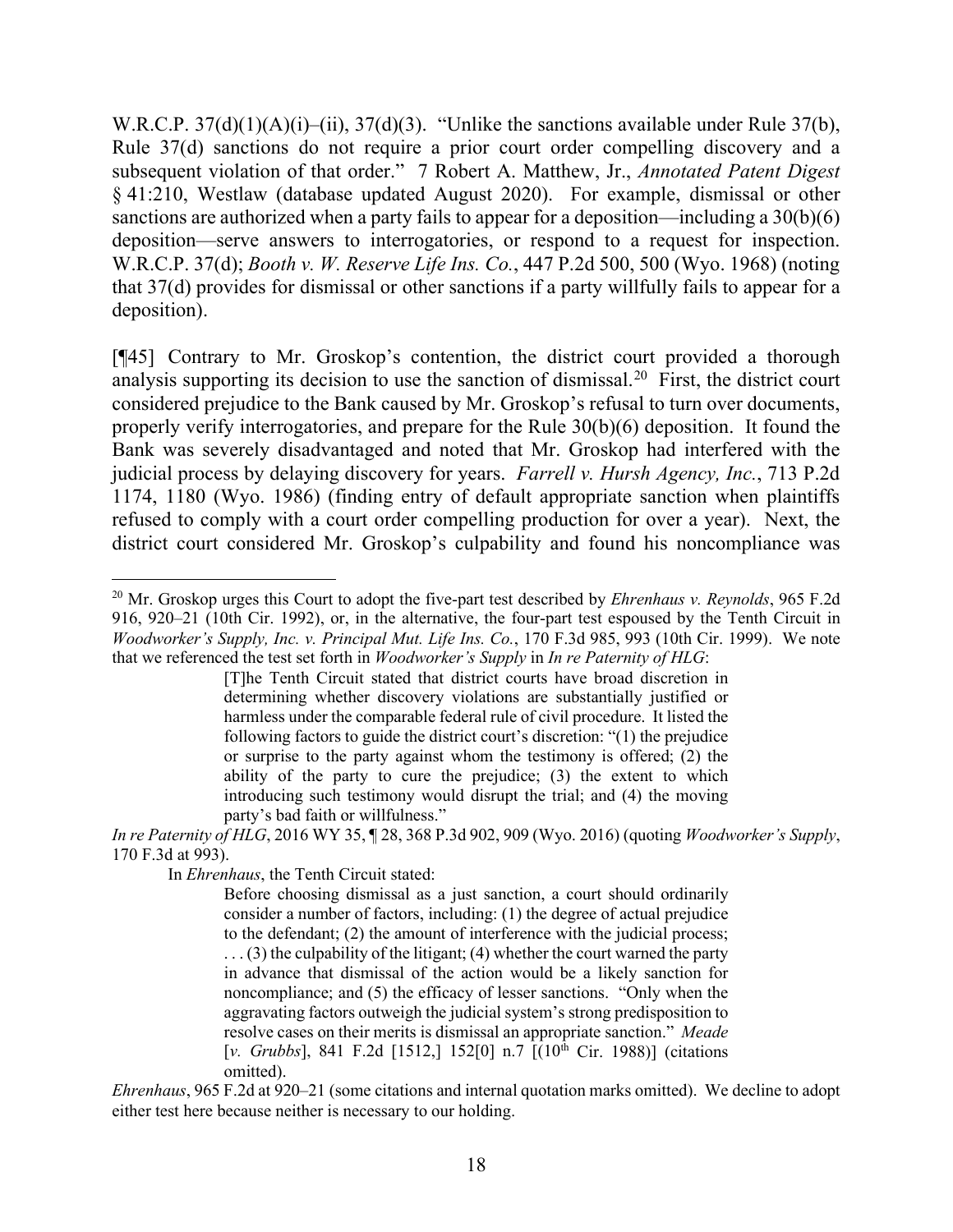willful. *Waldrop v. Weaver*, 702 P.2d 1291, 1293 (Wyo. 1985) ("As a general rule, willful noncompliance must be shown before the case will be dismissed." (citing *Oaks v. Rojcewicz*, 409 P.2d 839, 844 (Alaska 1966))). Mr. Groskop argues that his shortcomings were not willful because he lacked experience in legal matters. However, he was not left to wend his way through a multimillion-dollar lawsuit without guidance—he was represented by counsel. *Orosco v. Schabron*, 9 P.3d 264, 268 (Wyo. 2000) ("[T]he attorney was responsible for the circumstances that resulted in the Order of Dismissal with Prejudice, but we also have ruled that parties are bound by the conduct of their agents under such circumstances.").

[¶46] Finally, the district court considered Mr. Groskop's many foregone opportunities to comply with discovery. *See White*, ¶ 14, 210 P.3d at 1100; *Glob. Shipping & Trading, Ltd. v. Verkhnesaldincky Metallurgic Co.*, 892 P.2d 143, 146 (Wyo. 1995) (stating that whether a sanction is "just" depends specifically on whether the court warned petitioners that continued noncompliance with discovery orders would result in sanctions). Despite these opportunities, Mr. Groskop refused to comply with two orders compelling discovery and two orders awarding attorney fees. *See Lee v. Max Int'l, LLC*, 638 F.3d 1318, 1320–21 (10th Cir. 2011) ("the district court's considerable discretion in this arena easily embraces the right to dismiss or enter default judgment in a case under Rule 37(b) when a litigant has disobeyed two orders compelling production of the same discovery materials in its possession, custody, or control"). Compounding these failures, Mr. Groskop failed to prepare for the W.R.C.P. 30(b)(6) deposition and was unable to answer the most basic questions. *Gooder v. Roth*, 788 P.2d 611, 612 (Wyo. 1990) ("Rule 37(d), W.R.C.P., is explicit in permitting the entry of default judgment against one who fails to file answers to interrogatories or to excuse such failure." (citing *Zweifel v. State ex rel. Brimmer*, 517 P.2d 493, 498–99 (Wyo. 1974))); *see also Booth*, 447 P.2d at 500.

[¶47] The district court concluded dismissal was the only effective sanction. As then-Judge Gorsuch wrote in *Lee*:

> We have said that district courts enjoy "very broad discretion to use sanctions where necessary to insure . . . that lawyers and parties . . . fulfill their high duty to insure the expeditious and sound management of the preparation of cases for trial." *In re Baker*, 744 F.2d 1438, 1440 (10th Cir. 1984) (en banc); *see also Patterson v. C.I.T. Corp.*, 352 F.2d 333, 336 (10th Cir. 1965). The Supreme Court has echoed this message, admonishing courts of appeals to beware the "natural tendency" of reviewing courts, far from the fray, to draw from fresh springs of patience and forgiveness, and instead to remember that it is the district court judge who must administer (and endure) the discovery process. *See Nat'l Hockey League v. Metropolitan Hockey Club*, 427 U.S. 639, 642, 96 S.Ct.